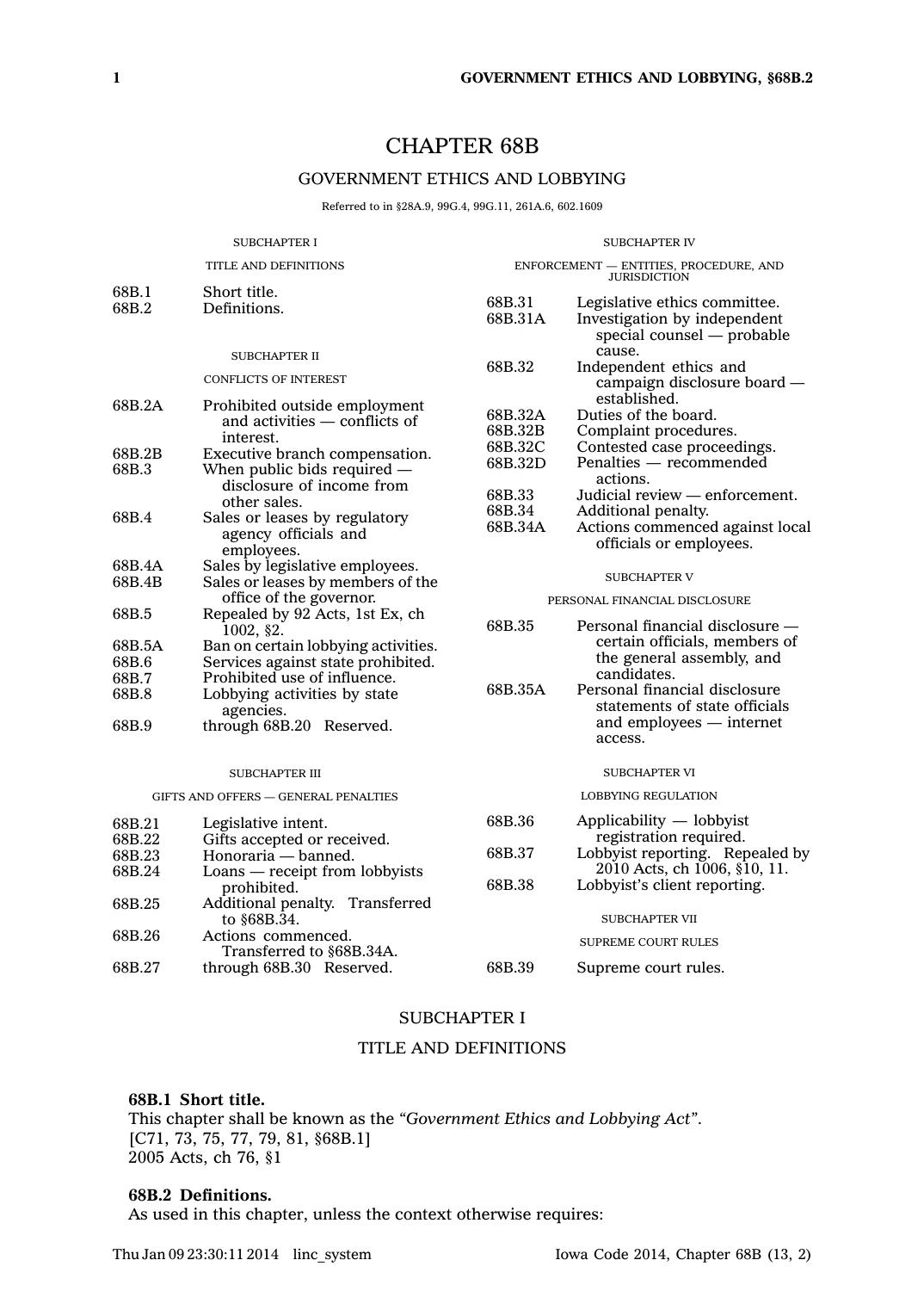#### **§68B.2, GOVERNMENT ETHICS AND LOBBYING 2**

1. *"Agency"* means <sup>a</sup> department, division, board, commission, bureau, authority, or office of the executive or legislative branch of state government, the office of attorney general, the state board of regents, community colleges, and the office of the governor, including <sup>a</sup> regulatory agency, or any department, division, board, commission, bureau, or office of <sup>a</sup> political subdivision of the state, but does not include any agricultural commodity promotional board, which is subject to <sup>a</sup> producer referendum.

2. *"Agency of state government"* or *"state agency"* means <sup>a</sup> department, division, board, commission, bureau, authority, or office of the executive or legislative branch of state government, the office of attorney general, the state board of regents, community colleges, and the office of the governor, including <sup>a</sup> regulatory agency, but does not include any agricultural commodity promotional board, which is subject to <sup>a</sup> producer referendum.

3. *"Board"* means the Iowa ethics and campaign disclosure board.

4. *"Candidate"* means <sup>a</sup> candidate under chapter 68A but does not include any judge standing for retention in <sup>a</sup> judicial election.

5. *"Candidate's committee"* means the committee designated by <sup>a</sup> candidate for <sup>a</sup> state, county, city, or school office, as provided under chapter 68A, to receive contributions in excess of seven hundred fifty dollars in the aggregate, expend funds in excess of seven hundred fifty dollars in the aggregate, or incur indebtedness on behalf of the candidate in excess of seven hundred fifty dollars in the aggregate in any calendar year.

6. *"Client"* means <sup>a</sup> private person or <sup>a</sup> state, federal, or local government entity that pays compensation to or designates an individual to be <sup>a</sup> lobbyist.

7. *"Compensation"* means any money, thing of value, or financial benefit conferred in return for services rendered or to be rendered.

8. *"Contribution"* means <sup>a</sup> loan, advance, deposit, rebate, refund, transfer of money, an in-kind transfer, or the payment of compensation for the personal services of another person.

9. *"Gift"* means <sup>a</sup> rendering of anything of value in return for which legal consideration of equal or greater value is not given and received.

10. *"Honorarium"* means anything of value that is accepted or given as consideration for an appearance, speech, or article.

11. *"Immediate family members"* means the spouse and dependent children of <sup>a</sup> public official or public employee.

12. *"Legislative employee"* means <sup>a</sup> permanent full-time employee of the general assembly but does not include members of the general assembly.

13. *a. "Lobbyist"* means an individual who, by acting directly, does any of the following:

(1) Receives compensation to encourage the passage, defeat, approval, veto, or modification of legislation, <sup>a</sup> rule, or an executive order by the members of the general assembly, <sup>a</sup> state agency, or any statewide elected official.

(2) Is <sup>a</sup> designated representative of an organization which has as one of its purposes the encouragement of the passage, defeat, approval, veto, or modification of legislation, <sup>a</sup> rule, or an executive order before the general assembly, <sup>a</sup> state agency, or any statewide elected official.

(3) Represents the position of <sup>a</sup> federal, state, or local government agency, in which the person serves or is employed as the designated representative, for purposes of encouraging the passage, defeat, approval, veto, or modification of legislation, <sup>a</sup> rule, or an executive order by members of the general assembly, <sup>a</sup> state agency, or any statewide elected official.

(4) Makes expenditures of more than one thousand dollars in <sup>a</sup> calendar year, other than to pay compensation to an individual who provides the services specified under subparagraph (1) or to communicate with only the members of the general assembly who represent the district in which the individual resides, to communicate in person with members of the general assembly, <sup>a</sup> state agency, or any statewide elected official for purposes of encouraging the passage, defeat, approval, veto, or modification of legislation, <sup>a</sup> rule, or an executive order.

*b. "Lobbyist"* does not mean:

(1) Officials and employees of <sup>a</sup> political party organized in the state of Iowa representing more than two percent of the total votes cast for governor in the last preceding general election, but only when representing the political party in an official capacity.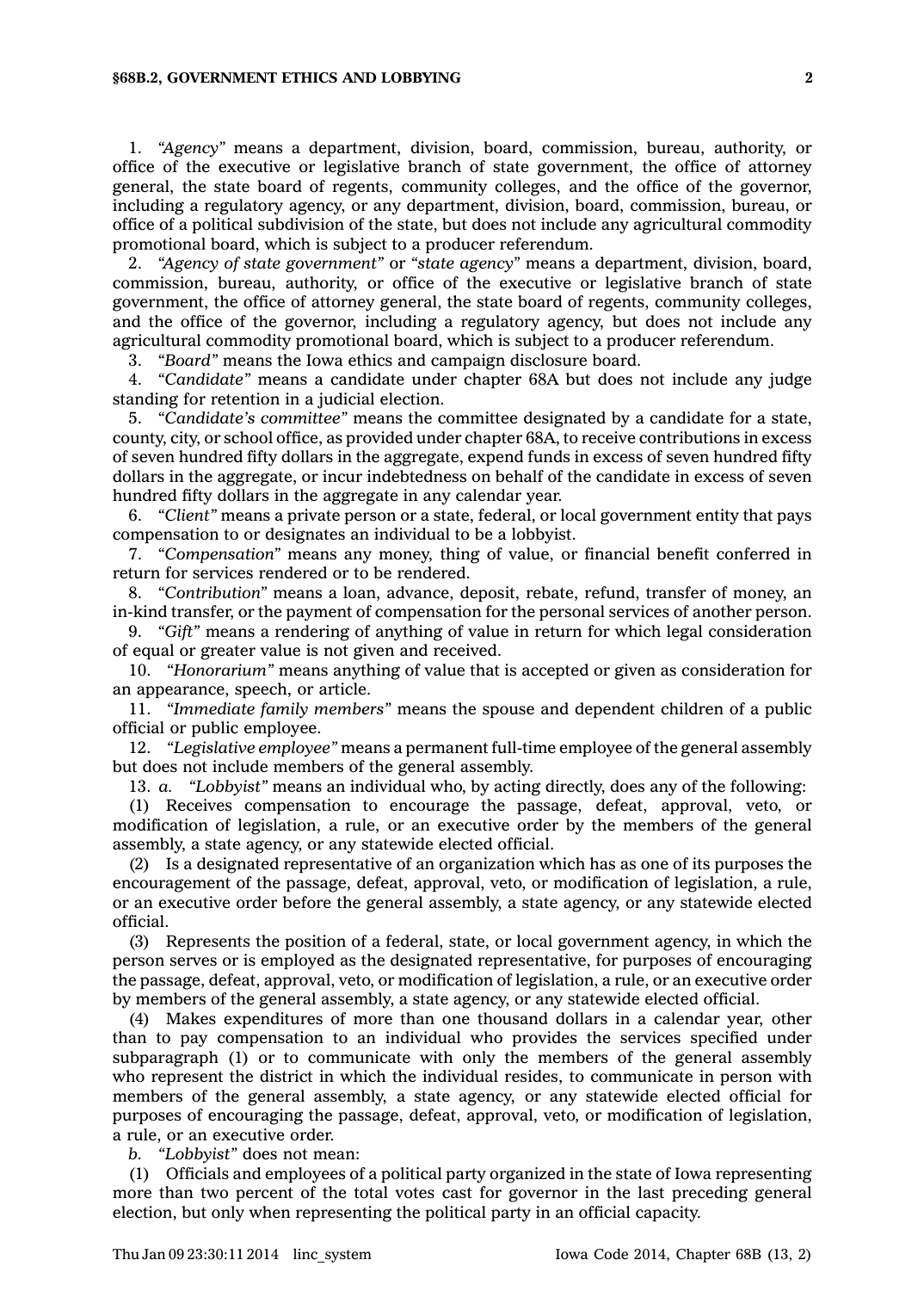(2) Representatives of the news media only when engaged in the reporting and dissemination of news and editorials.

(3) All federal, state, and local elected officials, while performing the duties and responsibilities of office.

(4) Persons whose activities are limited to appearances to give testimony or provide information or assistance at sessions of committees of the general assembly or at public hearings of state agencies or who are giving testimony or providing information or assistance at the request of public officials or employees.

(5) Members of the staff of the United States Congress or the Iowa general assembly.

(6) Agency officials and employees while they are engaged in activities within the agency in which they serve or are employed or with another agency with which the official's or employee's agency is involved in <sup>a</sup> collaborative project.

(7) An individual who is <sup>a</sup> member, director, trustee, officer, or committee member of <sup>a</sup> business, trade, labor, farm, professional, religious, education, or charitable association, foundation, or organization who either is not paid compensation or is not specifically designated as provided in paragraph *"a"*, subparagraph (1) or (2).

(8) Persons whose activities are limited to submitting data, views, or arguments in writing, or requesting an opportunity to make an oral presentation under section 17A.4, subsection 1.

14. *"Local employee"* means <sup>a</sup> person employed by <sup>a</sup> political subdivision of this state and does not include an independent contractor.

15. *"Local official"* means an officeholder of <sup>a</sup> political subdivision of this state.

16. *"Member of the general assembly"* means an individual duly elected to the senate or the house of representatives of the state of Iowa.

17. *"Official"* means all statewide elected officials, the executive or administrative head or heads of an agency of state government, the deputy executive or administrative head or heads of an agency of state government, members of boards or commissions as defined under section 7E.4, and heads of the major subunits of departments or independent state agencies whose positions involve <sup>a</sup> substantial exercise of administrative discretion or the expenditure of public funds as defined under rules of the board adopted in consultation with the department or agency and pursuant to chapter 17A. *"Official"* does not include officers or employees of political subdivisions of the state, members of the general assembly, legislative employees, officers or employees of the judicial branch of government who are not members or employees of the office of attorney general, members of state government entities which are or exercise the same type of authority that is exercised by councils or committees as defined under section 7E.4, or members of any agricultural commodity promotional board, if the board is subject to <sup>a</sup> producer referendum.

18. *"Person"* means, without limitation, any individual, corporation, business trust, estate, trust, partnership or association, labor union, or any other legal entity.

19. *"Public disclosure"* means <sup>a</sup> written report filed by <sup>a</sup> person as required by this chapter or required by rules adopted and issued pursuant to this chapter.

20. *"Public employee"* means state employees, legislative employees, and local employees. 21. *"Public office"* means any state, county, city, or school office or any other office of <sup>a</sup> political subdivision of the state that is filled by election.

22. *"Public official"* means officials, local officials, and members of the general assembly.

23. *"Regulatory agency"* means the department of agriculture and land stewardship, department of workforce development, department of commerce, Iowa department of public health, department of public safety, department of education, state board of regents, department of human services, department of revenue, department of inspections and appeals, department of administrative services, public employment relations board, state department of transportation, civil rights commission, department of public defense, department of homeland security and emergency management, Iowa ethics and campaign disclosure board, and department of natural resources.

24. *"Restricted donor"* means <sup>a</sup> person who is in any of the following categories:

*a.* Is or is seeking to be <sup>a</sup> party to any one or any combination of sales, purchases, leases, or contracts to, from, or with the agency in which the donee holds office or is employed.

*b.* Will personally be, or is the agent of <sup>a</sup> person who will be, directly and substantially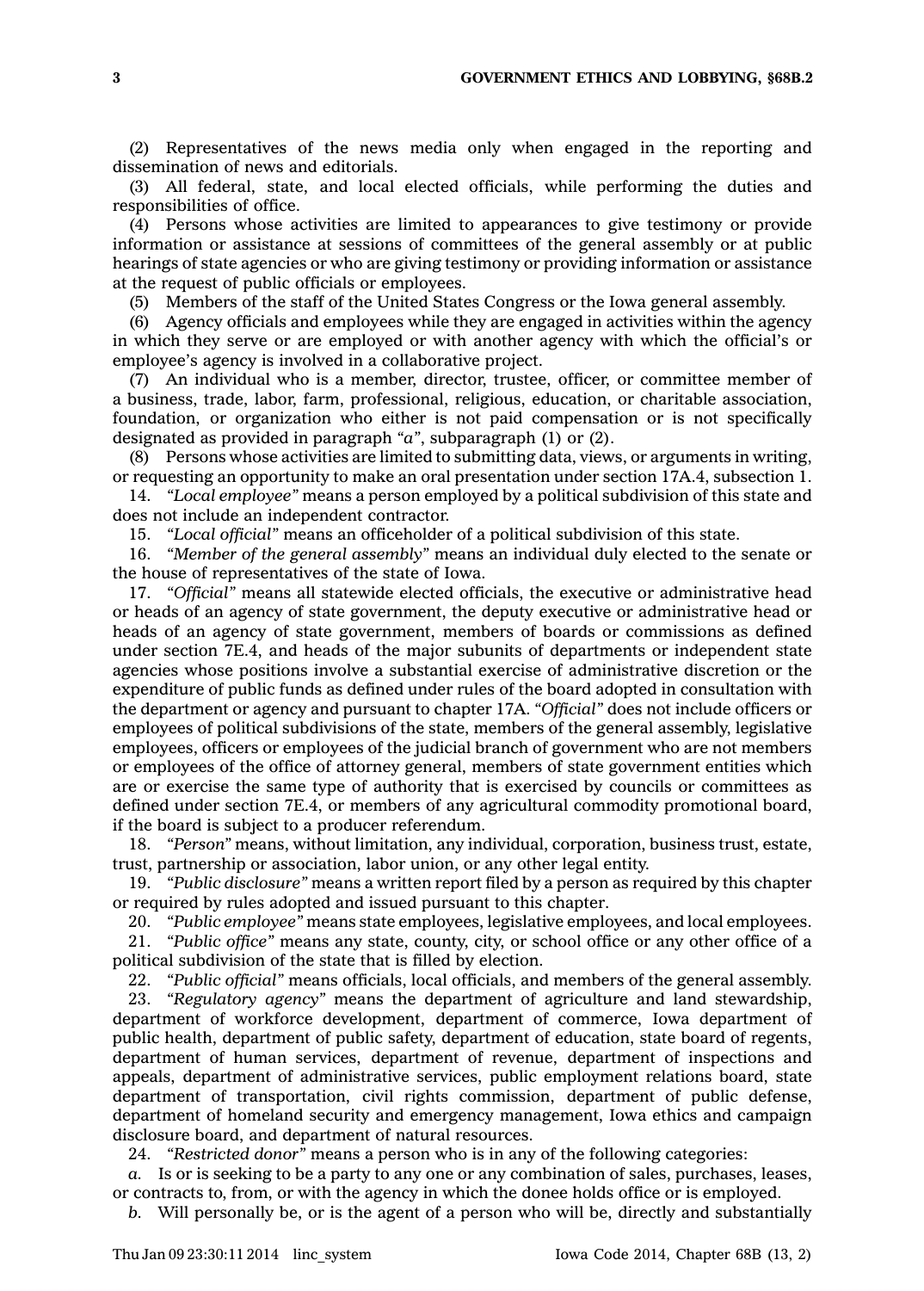affected financially by the performance or nonperformance of the donee's official duty in <sup>a</sup> way that is greater than the effect on the public generally or on <sup>a</sup> substantial class of persons to which the person belongs as <sup>a</sup> member of <sup>a</sup> profession, occupation, industry, or region.

*c.* Is personally, or is the agent of <sup>a</sup> person who is, the subject of or party to <sup>a</sup> matter which is pending before <sup>a</sup> subunit of <sup>a</sup> regulatory agency and over which the donee has discretionary authority as part of the donee's official duties or employment within the regulatory agency subunit.

*d.* Is <sup>a</sup> lobbyist or <sup>a</sup> client of <sup>a</sup> lobbyist with respect to matters within the donee's jurisdiction.

25. *"State employee"* means <sup>a</sup> person who is not an official and is <sup>a</sup> paid employee of the state of Iowa and does not include an independent contractor, an employee of the judicial branch who is not an employee of the office of attorney general, an employee of the general assembly, an employee of <sup>a</sup> political subdivision of the state, or an employee of any agricultural commodity promotional board, if the board is subject to <sup>a</sup> producer referendum.

26. *"Statewide elected official"* means the governor, lieutenant governor, secretary of state, auditor of state, treasurer of state, secretary of agriculture, and attorney general of the state of Iowa.

[C71, 73, 75, 77, 79, 81, §68B.2; 82 Acts, ch 1199, §35, 96]

83 Acts, ch 96, §157, 159; 84 Acts, ch 1067, §13; 87 Acts, ch 213, §1; 92 Acts, ch 1228, §1; 93 Acts, ch 163, §1; 94 Acts, ch 1092, §2 – 4; 96 Acts, ch 1186, §23; 98 Acts, ch 1047, §14; 2002 Acts, ch 1073, §10, 11; 2003 Acts, ch 145, §286; 2004 Acts, ch 1091, §4; 2005 Acts, ch 76, §2; 2013 Acts, ch 29, §40

Referred to in §68B.22 [T] Subsection 23 amended

#### SUBCHAPTER II

### CONFLICTS OF INTEREST

### **68B.2A Prohibited outside employment and activities — conflicts of interest.**

1. Any person who serves or is employed by the state or <sup>a</sup> political subdivision of the state shall not engage in any of the following conduct:

*a.* Outside employment or an activity that involves the use of the state's or the political subdivision's time, facilities, equipment, and supplies or the use of the state or political subdivision badge, uniform, business card, or other evidences of office or employment to give the person or member of the person's immediate family an advantage or pecuniary benefit that is not available to other similarly situated members or classes of members of the general public. This paragraph does not apply to off-duty peace officers who provide private duty security or fire fighters or emergency medical care providers certified under chapter 147A who provide private duty fire safety or emergency medical services while carrying their badge or wearing their official uniform, provided that the person has secured the prior approval of the agency or political subdivision in which the person is regularly employed to engage in the activity. For purposes of this paragraph, <sup>a</sup> person is not *"similarly situated"* merely by being or being related to <sup>a</sup> person who serves or is employed by the state or <sup>a</sup> political subdivision of the state.

*b.* Outside employment or an activity that involves the receipt of, promise of, or acceptance of money or other consideration by the person, or <sup>a</sup> member of the person's immediate family, from anyone other than the state or the political subdivision for the performance of any act that the person would be required or expected to perform as <sup>a</sup> part of the person's regular duties or during the hours during which the person performs service or work for the state or political subdivision of the state.

*c.* Outside employment or an activity that is subject to the official control, inspection, review, audit, or enforcement authority of the person, during the performance of the person's duties of office or employment.

2. If the outside employment or activity is employment or activity described in subsection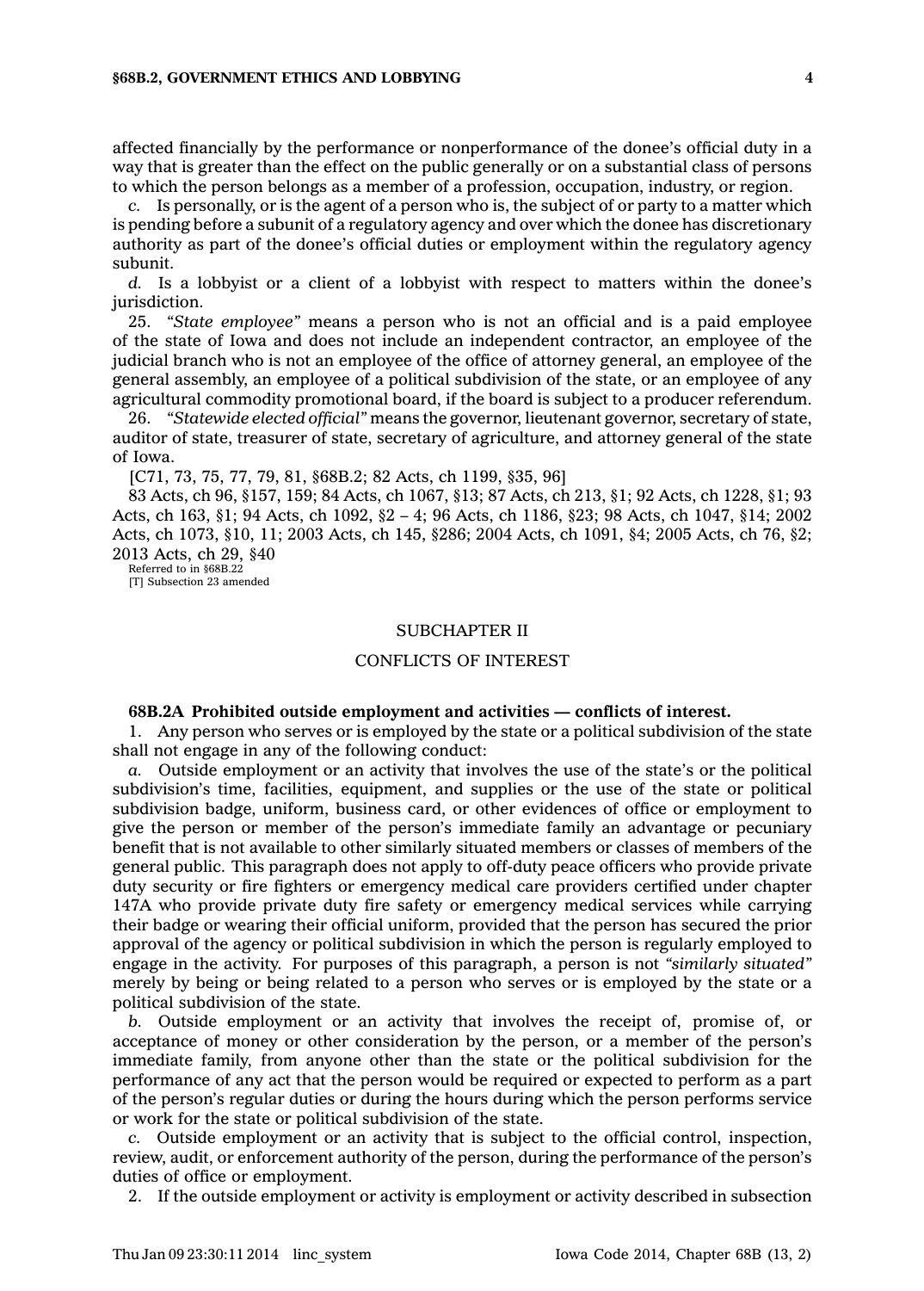1, paragraph *"a"* or *"b"*, the person shall immediately cease the employment or activity. If the outside employment or activity is employment or activity described in subsection 1, paragraph *"c"*, or constitutes outside employment or an activity prohibited under rules adopted pursuant to subsection 4 or under the senate or house codes of ethics, unless otherwise provided by law, the person shall take one of the following courses of action:

*a.* Cease the outside employment or activity.

*b.* Publicly disclose the existence of the conflict and refrain from taking any official action or performing any official duty that would detrimentally affect or create <sup>a</sup> benefit for the outside employment or activity. For purposes of this paragraph, *"official action"* or *"official duty"* includes but is not limited to participating in any vote, taking affirmative action to influence any vote, granting any license or permit, determining the facts or law in <sup>a</sup> contested case or rulemaking proceeding, conducting any inspection, or providing any other official service or thing that is not available generally to members of the public in order to further the interests of the outside employment or activity.

3. Unless otherwise specifically provided the requirements of this section shall be in addition to, and shall not supersede, any other rights or remedies provided by law.

4. The board shall adopt rules pursuant to chapter 17A further delineating particular situations where outside employment or activity of officials and state employees of the executive branch will be deemed to create an unacceptable conflict of interest.

93 Acts, ch 163, §2; 95 Acts, ch 41, §1; 2008 Acts, ch 1191, §38; 2009 Acts, ch 9, §1, 2, 6 Referred to in §68B.34 [P] Incompatibility of offices, see Iowa Constitution, Art. III, §21 and 22 and §39.11 and 39.12

[P] Economic development and conflict disclosure, see §15A.2

#### **68B.2B Executive branch compensation.**

1. Effective July 1, 2006, an official or state employee shall not receive compensation simultaneously from more than one executive branch agency, unless the official or state employee provides notice to the board within twenty business days of accepting employment with <sup>a</sup> second executive branch agency. Notice under this section shall include all of the following:

*a.* The name and contact information of the official or state employee and the name of the official's or employee's original executive branch agency.

*b.* The name of the second executive branch agency from which compensation may be received.

*c.* The amount of compensation to be received and <sup>a</sup> brief explanation of what services are to be performed for the second executive branch agency.

2. The board shall adopt rules pursuant to chapter 17A necessary for the administration of this section.

3. This section shall not apply to service in the Iowa national guard or service in the general assembly.

2006 Acts, ch 1149, §1 Referred to in §68B.34

#### **68B.3 When public bids required — disclosure of income from other sales.**

1. Except as part of official state duties, an official, <sup>a</sup> state employee, <sup>a</sup> member of the general assembly, or <sup>a</sup> legislative employee shall not sell, in any one occurrence, any goods or services having <sup>a</sup> value in excess of two thousand dollars to any state agency unless the sale is made pursuant to an award or contract let after public notice and competitive bidding.

2. This section does not apply to the publication of resolutions, advertisements, or other legal propositions or notices in newspapers designated pursuant to law for the publication of legal propositions or notices and for which rates are fixed pursuant to law.

3. An official or member of the general assembly who sells goods or services to <sup>a</sup> political subdivision of the state shall disclose whether income has been received from commissions from the sales in the manner provided under section 68B.35.

4. For purposes of this section, *"services"* does not include instruction at an accredited education institution if the person providing the instruction meets the minimum education and licensing requirements established for instructors at the education institution.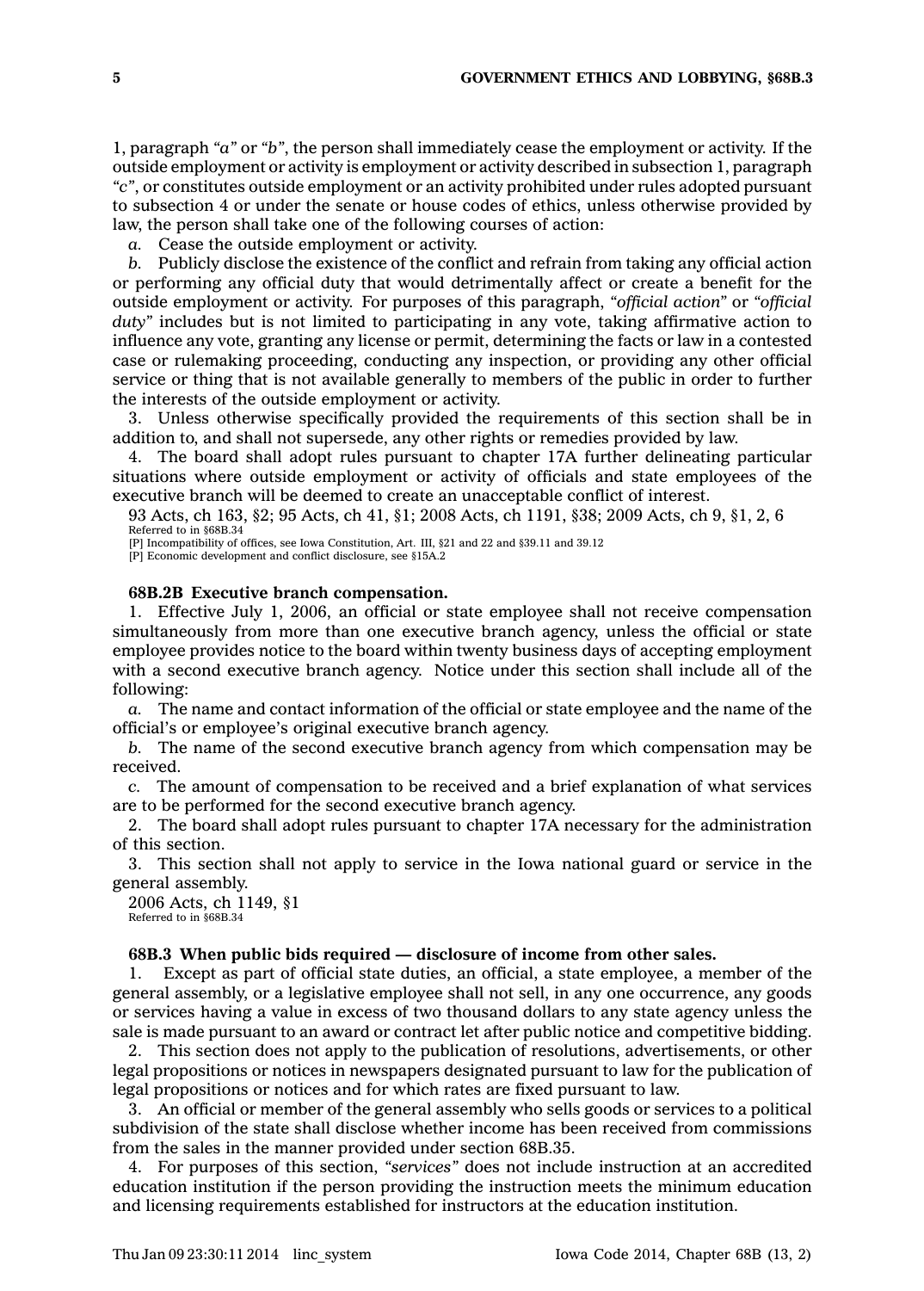#### **§68B.3, GOVERNMENT ETHICS AND LOBBYING 6**

5. Except when performing official state duties, an official or <sup>a</sup> state employee making <sup>a</sup> permissible sale under this section shall file <sup>a</sup> report with the board within twenty days of making the sale. The report shall include but not be limited to the parties to the sale, the date of the sale, the total amount of the sale, and the type of goods or services being sold.

[C71, 73, 75, 77, 79, 81, §68B.3]

92 Acts, ch 1228, §2; 93 Acts, ch 163, §3; 2007 Acts, ch 5, §1; 2010 Acts, ch 1054, §2, 3, 6 Referred to in §68B.34

#### **68B.4 Sales or leases by regulatory agency officials and employees.**

1. An official or employee of any regulatory agency shall not sell or lease, either directly or indirectly, any goods or services to individuals, associations, or corporations subject to the regulatory authority of the agency of which the person is an official or employee, except when the official or employee has met all of the following conditions:

*a.* The consent of the regulatory agency for which the person is an official or employee is obtained and the person is not the official or employee with the authority to determine whether agency consent is to be given under this section.

*b.* The duties or functions performed by the official or employee for the regulatory agency are not related to the regulatory authority of the agency over the individual, association, or corporation, or the selling or leasing of goods or services by the official or employee to the individuals, associations, or corporations does not affect the official's or employee's duties or functions at the regulatory agency.

The selling or leasing of any goods or services by the official or employee to an individual, association, or corporation does not include advocacy on behalf of the individual, association, or corporation to the regulatory agency in which the person is an official or employee.

*d.* The selling or leasing of any goods or services by the official or employee to an individual, association, or corporation does not cause the official or employee to sell or lease goods or services to the regulatory agency on behalf of the individual, association, or corporation.

2. The board shall adopt rules specifying the method by which employees may obtain agency consent under this section. The board shall adopt rules specifying the method by which officials may obtain agency consent under this section, including situations when the person seeking to make the sale or lease is the executive or administrative head of the regulatory agency. A regulatory agency granting consent under this section shall file <sup>a</sup> copy of the consent with the board within twenty days of the consent being granted.

[C71, 73, 75, 77, 79, 81, §68B.4]

90 Acts, ch 1209, §1; 91 Acts, ch 79, §1; 2003 Acts, ch 145, §286; 2004 Acts, ch 1091, §5; 2005 Acts, ch 76, §3; 2006 Acts, ch 1149, §2

Referred to in §68B.34

#### **68B.4A Sales by legislative employees.**

A permanent legislative employee shall not sell, either directly or indirectly, any goods or services to individuals, associations, or corporations which employ persons who are registered lobbyists before the general assembly, except when the legislative employee has met all of the following conditions:

1. The consent of the person or persons responsible for hiring or approving the hiring of the legislative employee is obtained.

2. The duties and functions performed by the legislative employee for the general assembly are not related to the legislative authority of the general assembly over the individual, association, or corporation, or the selling of goods or services by the legislative employee to the individuals, associations, or corporations does not affect the employee's duties or functions at the general assembly.

3. The selling of any goods or services by the legislative employee to an individual, association, or corporation does not include lobbying of the general assembly.

4. The selling of any goods or services by the legislative employee does not cause the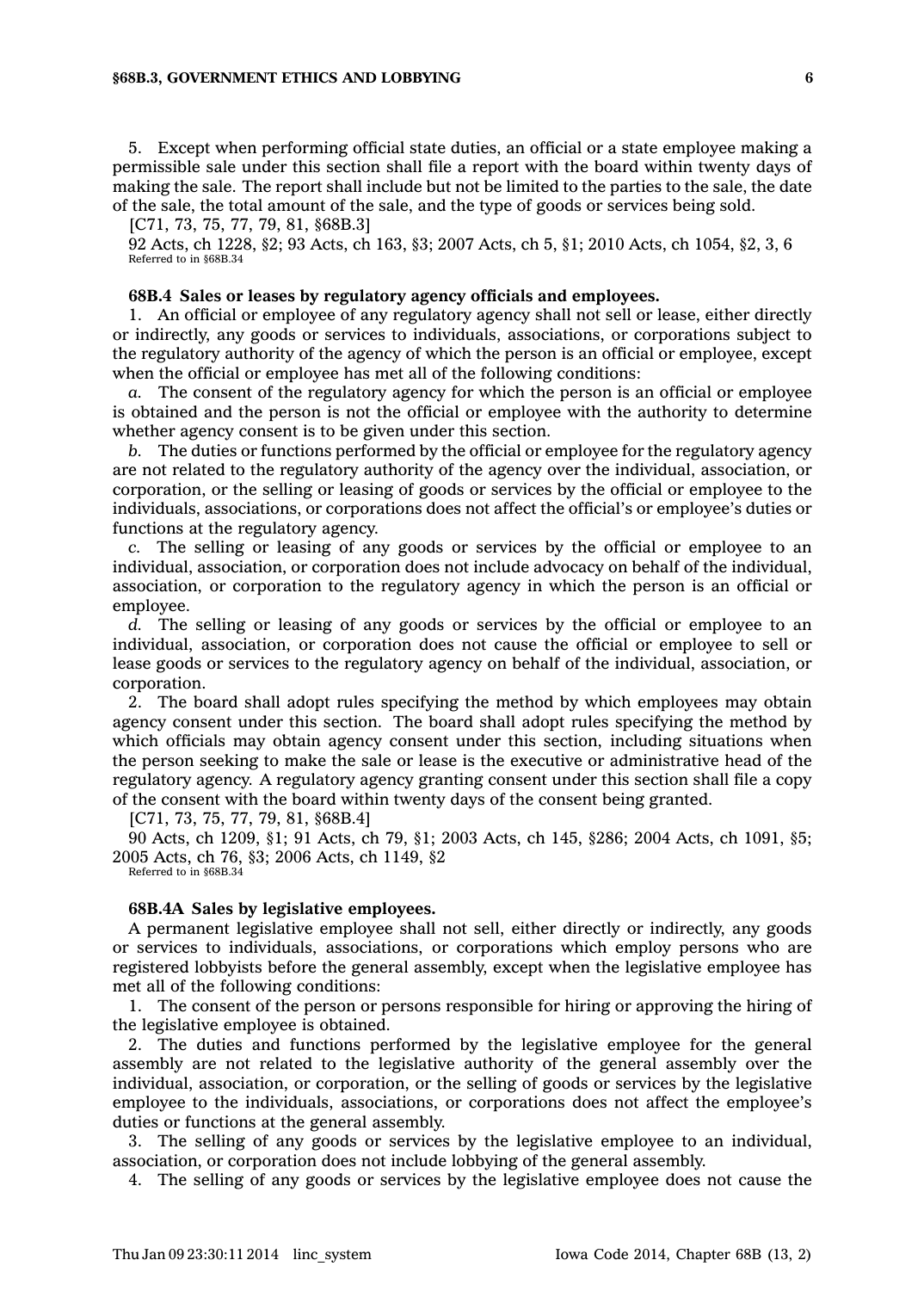employee to sell goods or services to the general assembly on behalf of the individual, association, or corporation.

92 Acts, ch 1228, §3; 2008 Acts, ch 1031, §24 Referred to in §68B.34

### **68B.4B Sales or leases by members of the office of the governor.**

A permanent full-time member of the office of the governor shall not sell or lease, either directly or indirectly, any goods or services to <sup>a</sup> registered lobbyist before the general assembly or the executive branch or to an individual, association, or corporation which employs <sup>a</sup> person who is <sup>a</sup> registered lobbyist before the general assembly or the executive branch, except when the member of the office of the governor has met all of the following conditions:

1. The consent of the person or persons responsible for hiring or approving the hiring of the member of the office of the governor is obtained. A copy of the consent shall be filed with the board within twenty days of the consent being granted.

2. The duties and functions performed by the member for the office of the governor are not related to the authority of the office of the governor over the individual, association, or corporation, or the selling or leasing of goods or services by the member of the office of the governor to the individuals, associations, or corporations does not affect the member's duties or functions at the office of the governor.

3. The selling or leasing of any goods or services by the member of the office of the governor to an individual, association, or corporation does not include lobbying of the office of the governor.

4. The selling or leasing of any goods or services by the member of the office of the governor does not cause the member to sell or lease goods or services to the office of the governor on behalf of the individual, association, or corporation.

92 Acts, ch 1228, §4; 2004 Acts, ch 1091, §6, 7; 2005 Acts, ch 76, §4; 2006 Acts, ch 1149, §3 Referred to in §68B.34

**68B.5** Repealed by 92 Acts, 1st Ex, ch 1002, § 2.

### **68B.5A Ban on certain lobbying activities.**

1. A person who serves as <sup>a</sup> statewide elected official, the executive or administrative head of an agency of state government, the deputy executive or administrative head of an agency of state government, or <sup>a</sup> member of the general assembly shall not act as <sup>a</sup> lobbyist during the time in which the person serves or is employed by the state unless the person is designated, by the agency in which the person serves or is employed, to represent the official position of the agency.

2. The head of <sup>a</sup> major subunit of <sup>a</sup> department or independent state agency whose position involves substantial exercise of administrative discretion or the expenditure of public funds, <sup>a</sup> full-time employee of an office of <sup>a</sup> statewide elected official whose position involves substantial exercise of administrative discretion or the expenditure of public funds, or <sup>a</sup> legislative employee whose position involves <sup>a</sup> substantial exercise of administrative discretion or the expenditure of public funds, shall not, during the time in which the person serves or is employed by the state, act as <sup>a</sup> lobbyist before the agency in which the person is employed or before state agencies, officials, or employees with whom the person has substantial or regular contact as part of the person's duties, unless the person is designated, by the agency in which the person serves or is employed, to represent the official position of the agency.

3. A state or legislative employee who is not subject to the requirements of subsection 2 shall not act as <sup>a</sup> lobbyist in relation to any particular case, proceeding, or application with respect to which the person is directly concerned and personally participates as part of the person's employment, unless the person is designated, by the agency in which the person is employed, to represent the official position of the agency.

4. A person who is subject to the requirements of subsection 1 shall not within two years after the termination of service or employment become <sup>a</sup> lobbyist.

5. The head of <sup>a</sup> major subunit of <sup>a</sup> department or independent state agency whose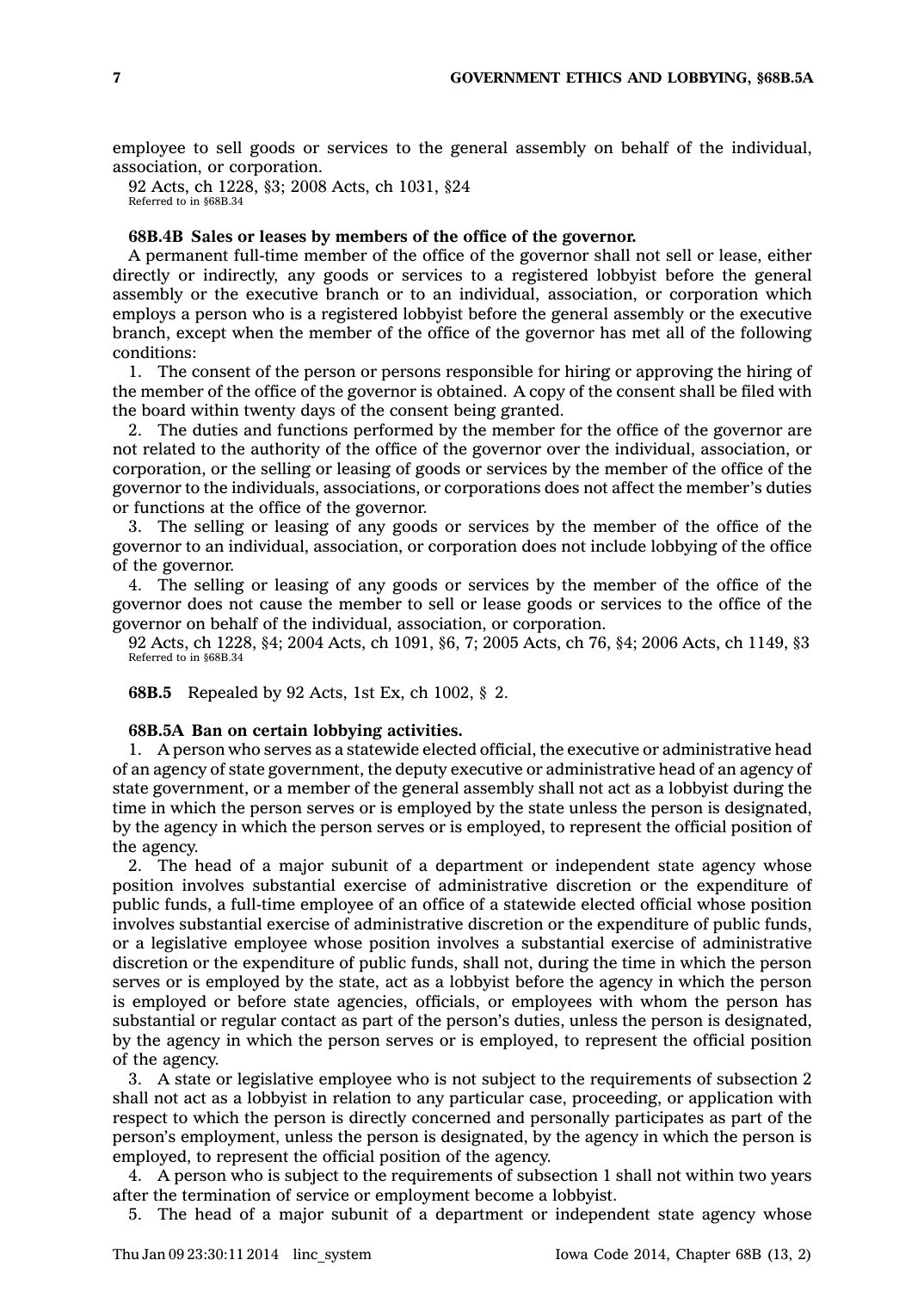#### **§68B.5A, GOVERNMENT ETHICS AND LOBBYING 8**

position involves substantial exercise of administrative discretion or the expenditure of public funds, <sup>a</sup> full-time employee of an office of <sup>a</sup> statewide elected official whose position involves substantial exercise of administrative discretion or the expenditure of public funds, or <sup>a</sup> legislative employee whose position involves <sup>a</sup> substantial exercise of administrative discretion or the expenditure of public funds, shall not, within two years after termination of employment, become <sup>a</sup> lobbyist before the agency in which the person was employed or before state agencies or officials or employees with whom the person had substantial and regular contact as part of the person's former duties.

6. A state or legislative employee who is not subject to the requirements of subsection 2 shall not, within two years after termination of employment, act as <sup>a</sup> lobbyist in relation to any particular case, proceeding, or application with respect to which the person was directly concerned and personally participated as part of the person's employment.

7. This section shall not apply to <sup>a</sup> person who, within two years of leaving service or employment with the state, is elected to, appointed to, or employed by another office of the state, an office of <sup>a</sup> political subdivision of the state, or the federal government and appears or communicates on behalf or as part of the duties of that office or employment.

92 Acts, ch 1228, §5; 92 Acts, 1st Ex, ch 1002, §1; 93 Acts, ch 163, §4; 2008 Acts, ch 1191, §39 Referred to in §68B.34

## **68B.6 Services against state prohibited.**

1. Officials, except for members of boards or commissions as defined under section 7E.4, state employees, and legislative employees shall not receive, directly or indirectly, or enter into any express or implied agreement for, any compensation, in whatever form, for the appearance or rendition of services by that person or another against the interest of the state in relation to any case, proceeding, application, or other matter before any state agency, any court of the state of Iowa, any federal court, or any federal bureau, agency, commission, or department.

2. A person who is an official, but who is not subject to the requirements of subsection 1, shall not receive, directly or indirectly, or enter into any agreement, express or implied, for any compensation, in whatever form, for the appearance or rendition of services by that person or another against the interest of the state in relation to any case, proceeding, application, or other matter before the subunit of <sup>a</sup> department or independent agency in which the person serves, is employed, or with which the person has substantial and regular contact as part of the person's duties.

[C71, 73, 75, 77, 79, 81, §68B.6] 92 Acts, ch 1228, §6; 93 Acts, ch 163, §5; 2004 Acts, ch 1091, §8 Referred to in §13.2, 13B.4, 68B.34

### **68B.7 Prohibited use of influence.**

1. A person who has served as an official, state employee of <sup>a</sup> state agency, member of the general assembly, or legislative employee shall not within <sup>a</sup> period of two years after the termination of such service or employment receive compensation for any services rendered on behalf of any person, firm, corporation, or association in relation to any case, proceeding, or application with respect to which the person was directly concerned and personally participated during the period of service or employment.

2. A person who has served as the head of or on <sup>a</sup> commission or board of <sup>a</sup> regulatory agency or as <sup>a</sup> deputy thereof, shall not, within <sup>a</sup> period of two years after the termination of such service do any of the following:

*a.* Accept employment with that commission, board, or agency.

*b.* Receive compensation for any services rendered on behalf of any person, firm, corporation, or association in any case, proceedings, or application before the department with which the person so served wherein the person's compensation is to be dependent or contingent upon any action by such agency with respect to any license, contract, certificate, ruling, decision, opinion, rate schedule, franchise, or other benefit, or in promoting or opposing, directly or indirectly, the passage of bills or resolutions before either house of the general assembly.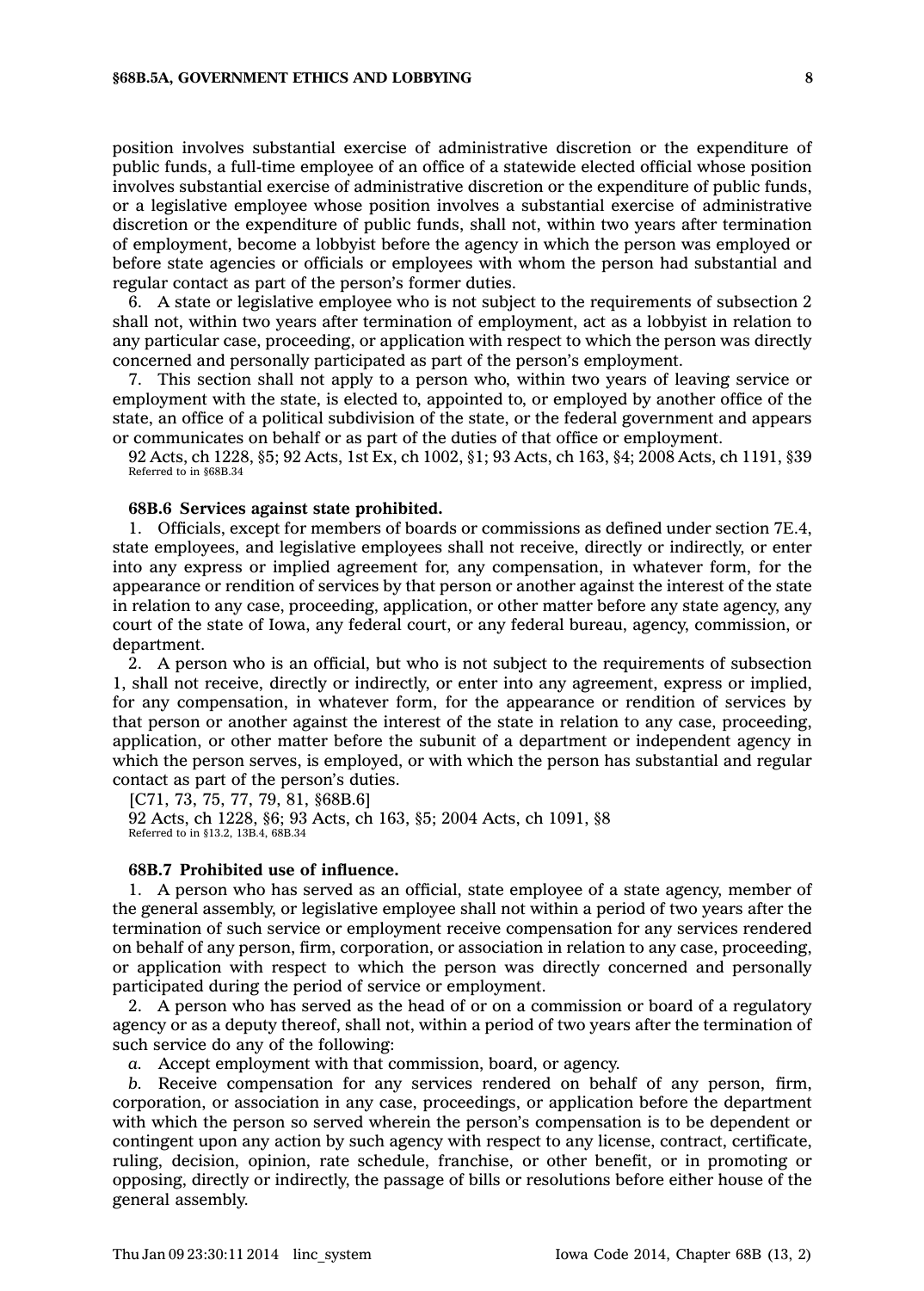3. Notwithstanding the provisions of this section, <sup>a</sup> person who has served as the workers' compensation commissioner, or any deputy thereof, may represent <sup>a</sup> claimant in <sup>a</sup> contested case before the division of workers' compensation at any point subsequent to termination of such service, regardless of whether the person charges <sup>a</sup> contingent fee for such representation, provided such case was not pending before the division during the person's tenure as commissioner or deputy.

[C71, 73, 75, 77, 79, 81, §68B.7]

89 Acts, ch 321, §24; 92 Acts, ch 1228, §7; 2006 Acts, ch 1182, §57; 2009 Acts, ch 9, §3, 6 Referred to in §68B.34

## **68B.8 Lobbying activities by state agencies.**

1. A state agency of the executive branch of state government shall not employ <sup>a</sup> person through the use of its public funds whose position with the agency is primarily representing the agency relative to the passage, defeat, approval, or modification of legislation that is being considered by the general assembly.

2. A state agency of the executive branch of state government shall not use or permit the use of its public funds for <sup>a</sup> paid advertisement or public service announcement thirty days prior to or during <sup>a</sup> legislative session for the purpose of encouraging the passage, defeat, approval, or modification of <sup>a</sup> bill that is being considered, or was considered during the previous legislative session, by the general assembly.

2008 Acts, ch 1116, §1; 2011 Acts, ch 122, §4, 5 Referred to in §68B.34

**68B.9 through 68B.20** Reserved.

### SUBCHAPTER III

GIFTS AND OFFERS — GENERAL PENALTIES

### **68B.21 Legislative intent.**

It is the goal of the general assembly that public officials and public employees of the state be extremely cautious and circumspect about accepting <sup>a</sup> gratuity or favor, especially from persons that have <sup>a</sup> substantial interest in the legislative, administrative, or political actions of the official or employee. Even where there is <sup>a</sup> genuine personal friendship, the acceptance of personal benefits from those who could gain advantage by influencing official actions raises suspicions that tend to undermine the public trust. It is therefore the intent of the general assembly that the provisions of this subchapter be construed to discourage all gratuities, but to prohibit only those that create unacceptable conflicts of interest or appearances of impropriety.

92 Acts, ch 1228, §8

### **68B.22 Gifts accepted or received.**

1. Except as otherwise provided in this section, <sup>a</sup> public official, public employee, or candidate, or that person's immediate family member shall not, directly or indirectly, accept or receive any gift or series of gifts from <sup>a</sup> restricted donor. A public official, public employee, candidate, or the person's immediate family member shall not solicit any gift or series of gifts from <sup>a</sup> restricted donor at any time.

2. Except as otherwise provided in this section, <sup>a</sup> restricted donor shall not, directly or indirectly, offer or make <sup>a</sup> gift or <sup>a</sup> series of gifts to <sup>a</sup> public official, public employee, or candidate. Except as otherwise provided in this section, <sup>a</sup> restricted donor shall not, directly or indirectly, join with one or more other restricted donors to offer or make <sup>a</sup> gift or <sup>a</sup> series of gifts to <sup>a</sup> public official, public employee, or candidate.

3. A restricted donor may give, and <sup>a</sup> public official, public employee, or candidate, or the person's immediate family member, may accept an otherwise prohibited nonmonetary gift or <sup>a</sup> series of otherwise prohibited nonmonetary gifts and not be in violation of this section if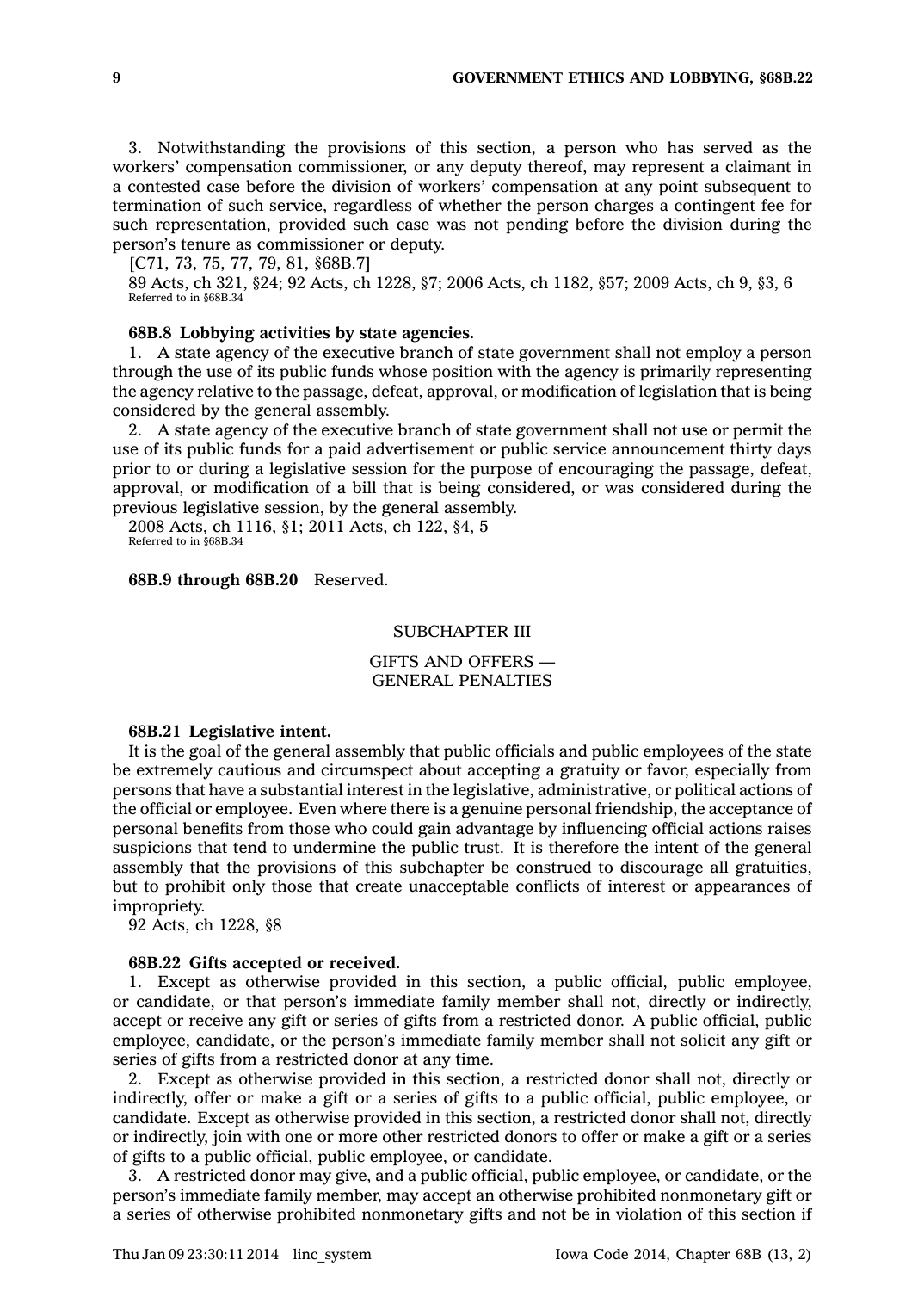the nonmonetary gift or series of nonmonetary gifts is donated within thirty days to <sup>a</sup> public body, the department of administrative services, or <sup>a</sup> bona fide educational or charitable organization, if no part of the net earnings of the educational or charitable organization inures to the benefit of any private stockholder or other individual. All such items donated to the department of administrative services shall be disposed of by assignment to state agencies for official use or by public sale. A person subject to section 8.7 that receives <sup>a</sup> gift pursuant to this subsection shall file <sup>a</sup> report pursuant to section 8.7.

4. Notwithstanding subsections 1 and 2, the following gifts may be received by public officials, public employees, candidates, or members of the immediate family of public officials, public employees, or candidates:

*a.* Contributions to <sup>a</sup> candidate or <sup>a</sup> candidate's committee.

*b.* Informational material relevant to <sup>a</sup> public official's or public employee's official functions, such as books, pamphlets, reports, documents, periodicals, or other information that is recorded in <sup>a</sup> written, audio, or visual format.

*c.* Anything received from anyone related within the fourth degree by kinship or marriage, unless the donor is acting as an agent or intermediary for another person not so related.

*d.* An inheritance.

*e.* Anything available or distributed free of charge to members of the general public without regard to the official status of the recipient. This paragraph shall not apply to functions described under paragraph *"s"*.

*f.* Items received from <sup>a</sup> bona fide charitable, professional, educational, or business organization to which the donee belongs as <sup>a</sup> dues-paying member, if the items are given to all members of the organization without regard to individual members' status or positions held outside of the organization and if the dues paid are not inconsequential when compared to the items received.

*g.* Actual expenses of <sup>a</sup> donee for food, beverages, registration, travel, and lodging for <sup>a</sup> meeting, which is given in return for participation in <sup>a</sup> panel or speaking engagement at the meeting when the expenses relate directly to the day or days on which the donee has participation or presentation responsibilities.

*h.* Plaques or items of negligible resale value which are given as recognition for the public services of the recipient.

*i.* Food and beverages provided at <sup>a</sup> meal that is part of <sup>a</sup> bona fide event or program at which the recipient is being honored for public service.

*j.* Nonmonetary items with <sup>a</sup> value of three dollars or less that are received from any one donor during one calendar day.

*k.* Items or services solicited by or given to <sup>a</sup> state, national, or regional government organization in which the state of Iowa or <sup>a</sup> political subdivision of the state is <sup>a</sup> member for purposes of <sup>a</sup> business or educational conference, seminar, or other meeting; or solicited by or given to state, national, or regional government organizations, whose memberships and officers are primarily composed of state or local government officials or employees, for purposes of <sup>a</sup> business or educational conference, seminar, or other meeting.

*l.* Items or services received by members or representatives of members at <sup>a</sup> regularly scheduled event that is part of <sup>a</sup> business or educational conference, seminar, or other meeting that is sponsored and directed by any state, national, or regional government organization in which the state of Iowa or <sup>a</sup> political subdivision of the state is <sup>a</sup> member, or received at such an event by members or representatives of members of state, national, or regional government organizations whose memberships and officers are primarily composed of state or local government officials or employees.

*m.* Funeral flowers or memorials to <sup>a</sup> church or nonprofit organization.

*n.* Gifts which are given to <sup>a</sup> public official or public employee for the public official's or public employee's wedding or twenty-fifth or fiftieth wedding anniversary.

*o.* Payment of salary or expenses by <sup>a</sup> person's employer or the firm in which the person is <sup>a</sup> member for the cost of attending <sup>a</sup> meeting of <sup>a</sup> subunit of an agency when the person whose expenses are being paid serves on <sup>a</sup> board, commission, committee, council, or other subunit of the agency and the person is not entitled to receive compensation or reimbursement of expenses from the state or <sup>a</sup> political subdivision of the state for attending the meeting.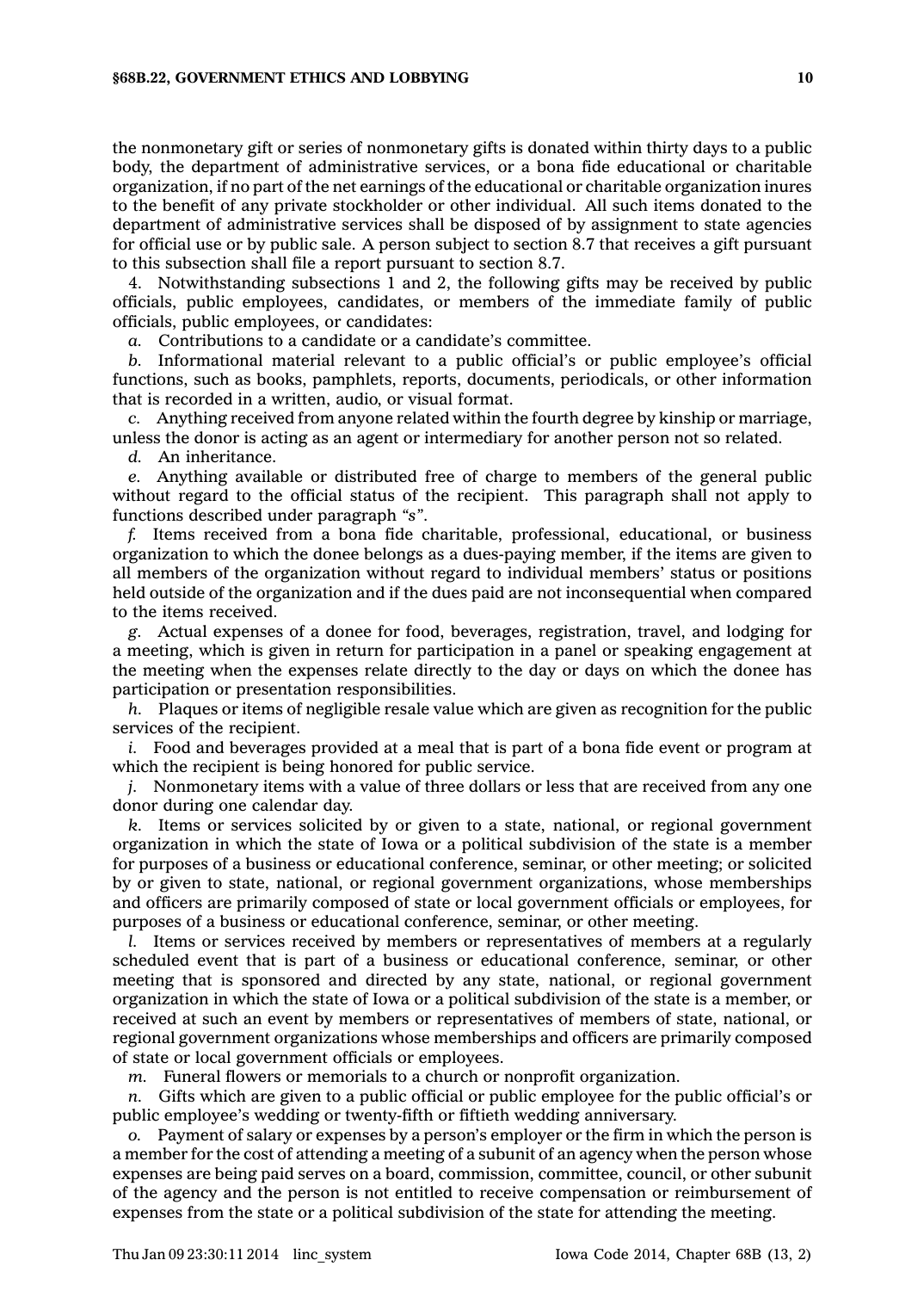*p.* Gifts of food, beverages, travel, or lodging received by <sup>a</sup> public official or public employee if all of the following apply:

(1) The public official or public employee is officially representing an agency in <sup>a</sup> delegation whose sole purpose is to attract <sup>a</sup> specific new business to locate in the state, encourage expansion or retention of an existing business already established in the state, or to develop markets for Iowa businesses or products.

(2) The donor of the gift is not the business or businesses being contacted. However, food or beverages provided by the business or businesses being contacted which are consumed during the meeting are not <sup>a</sup> gift under section 68B.2, subsection 9, or this section.

(3) The public official or public employee plays <sup>a</sup> significant role in the presentation to the business or businesses on behalf of the public official's or public employee's agency.

*q.* Gifts other than food, beverages, travel, and lodging received by <sup>a</sup> public official or public employee which are received from <sup>a</sup> person who is <sup>a</sup> citizen of <sup>a</sup> country other than the United States and are given during <sup>a</sup> ceremonial presentation or as <sup>a</sup> result of <sup>a</sup> custom of the other country and are of personal value only to the donee.

*r.* Actual registration costs for informational meetings or sessions which assist <sup>a</sup> public official or public employee in the performance of the person's official functions. The costs of food, drink, lodging, and travel are not "registration costs" under this paragraph. Meetings or sessions which <sup>a</sup> public official or public employee attends for personal or professional licensing purposes are not "informational meetings or sessions which assist <sup>a</sup> public official or public employee in the performance of the person's official functions" under this paragraph.

*s.* Gifts of food, beverage, and entertainment received at <sup>a</sup> function where every member of the general assembly has been invited to attend, when the function takes place during <sup>a</sup> regular session of the general assembly. A sponsor of <sup>a</sup> function under this paragraph shall file <sup>a</sup> registration prior to the function taking place identifying the sponsor and the date, time, and location of the function. The registration shall be filed with the person or persons designated by the secretary of the senate and the chief clerk of the house and with the board. After <sup>a</sup> function takes place, the sponsor of the function shall file <sup>a</sup> report disclosing the total amount expended, including in-kind expenditures, on food, beverage, and entertainment for the function. The report shall be filed with the person or persons designated by the secretary of the senate and the chief clerk of the house and with the board within twenty-eight calendar days following the date of the function.

5. For purposes of determining the value of an item given or received, an individual who gives an item on behalf of more than one person shall not divide the value of the item by the number of persons on whose behalf the item is given and the value of an item received shall be the value actually received by the donee.

6. A gift shall not be considered to be received by <sup>a</sup> public official or public employee if the state is the donee of the gift and the public official or public employee is required to receive the gift on behalf of the state as part of the performance of the person's duties of office or employment.

7. A person shall not request, and <sup>a</sup> member of the general assembly shall not agree, that <sup>a</sup> member of the general assembly sell tickets for <sup>a</sup> community-related social event that is to be held for members of the general assembly in Polk county during the legislative session. This section shall not apply to Polk county or city of Des Moines events that are open to the public generally or are held only for Polk county or city of Des Moines legislators.

8. Except as otherwise provided in subsection 4, an organization or association which has as one of its purposes the encouragement of the passage, defeat, introduction, or modification of legislation shall not give and <sup>a</sup> member of the general assembly shall not receive food, beverages, registration, or scheduled entertainment with <sup>a</sup> per person value in excess of three dollars.

92 Acts, ch 1228, §9; 93 Acts, ch 163, §6; 94 Acts, ch 1092, §5 – 7; 2001 Acts, ch 24, §19; 2003 Acts, ch 145, §286; 2003 Acts, ch 161, §1, 2; 2005 Acts, ch 76, §5; 2007 Acts, ch 5, §2; 2008 Acts, ch 1191, §40; 2009 Acts, ch 133, §18; 2010 Acts, ch 1006, §1, 11

Referred to in §68B.23, 68B.34

[P] Solicitations for capitol complex projects, see §8A.108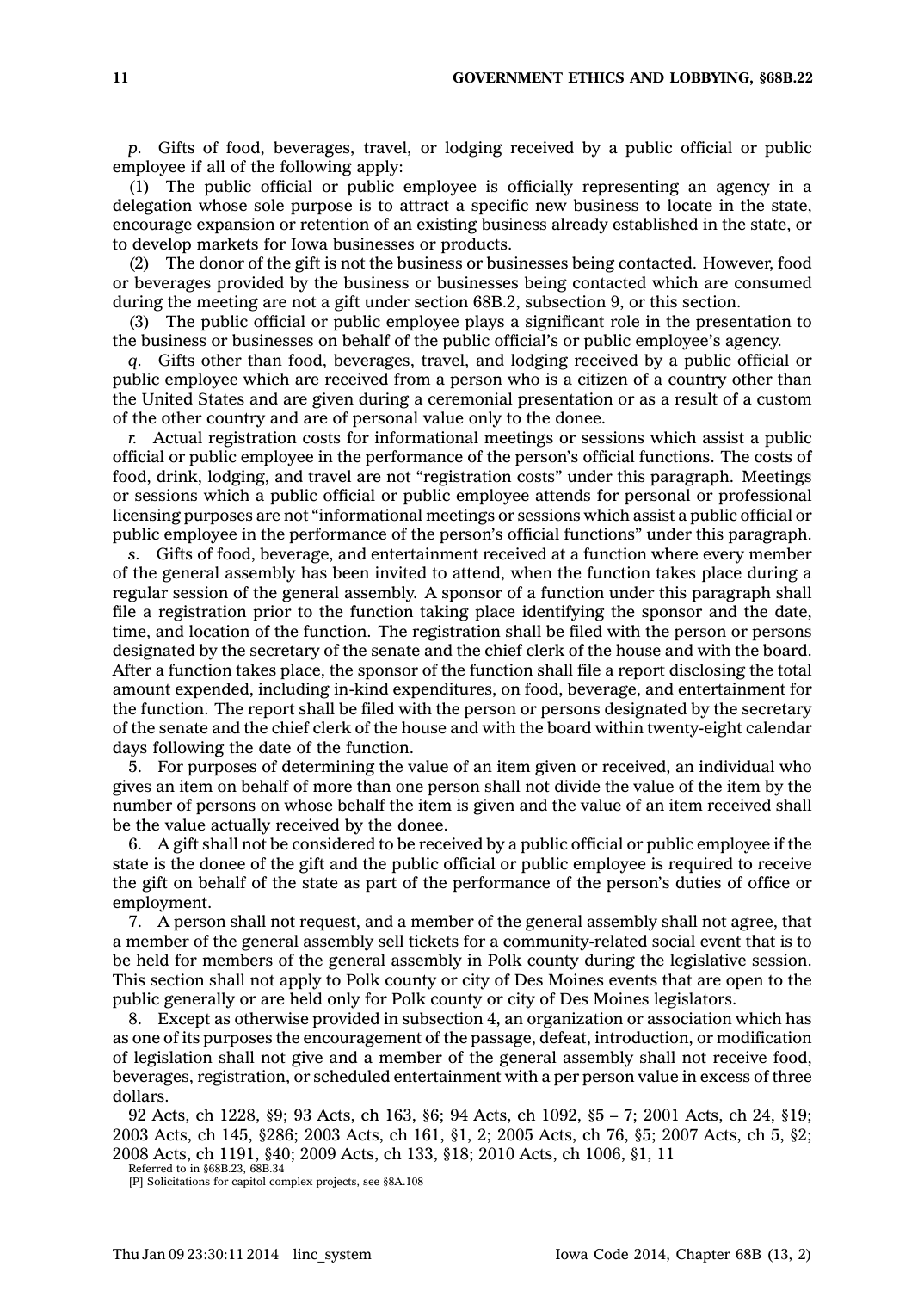#### **68B.23 Honoraria — banned.**

1. Except as provided in subsection 2, <sup>a</sup> public official or public employee shall not seek or accept an honorarium from <sup>a</sup> restricted donor.

2. A public official or public employee may accept an honorarium from any person under the following circumstances:

*a.* The honorarium consists of payment of actual expenses of <sup>a</sup> donee for registration, food, beverages, travel, and lodging paid in return for participation in <sup>a</sup> panel or speaking engagement at <sup>a</sup> meeting when the expenses relate directly to the day or days on which the recipient has participation or presentation responsibilities.

*b.* The honorarium consists of <sup>a</sup> nonmonetary item or series of nonmonetary items that the public official or public employee donates within thirty days to <sup>a</sup> public body, <sup>a</sup> bona fide educational or charitable organization, or the department of administrative services as provided in section 68B.22, subsection 3.

*c.* The honorarium consists of <sup>a</sup> payment made to <sup>a</sup> public official or public employee for services rendered as part of <sup>a</sup> bona fide private business, trade, or profession in which the public official or public employee is engaged if the payment is commensurate with the actual services rendered and is not being made because of the person's status as <sup>a</sup> public official or public employee, but, rather, because of some special expertise or other qualification.

92 Acts, ch 1228, §10; 93 Acts, ch 163, §7; 2003 Acts, ch 145, §286 Referred to in §68B.34

#### **68B.24 Loans — receipt from lobbyists prohibited.**

1. An official, member of the general assembly, state employee, legislative employee, or candidate for state office shall not, directly or indirectly, seek or accept <sup>a</sup> loan or series of loans from <sup>a</sup> person who is <sup>a</sup> lobbyist.

2. A lobbyist shall not, directly or indirectly, offer or make <sup>a</sup> loan or series of loans to an official, member of the general assembly, state employee, legislative employee, or candidate for state office. A lobbyist shall also not, directly or indirectly, join with one or more persons to offer or make <sup>a</sup> loan or series of loans to an official, member of the general assembly, state employee, legislative employee, or candidate for state office.

3. This section shall not apply to loans made in the ordinary course of business. For purposes of this section, <sup>a</sup> loan is *"made in the ordinary course of business"* when it is made by <sup>a</sup> person who is regularly engaged in <sup>a</sup> business that makes loans to members of the general public and the finance charges and other terms of the loan are the same or substantially similar to the finance charges and loan terms that are available to members of the general public.

92 Acts, ch 1228, §11; 93 Acts, ch 163, §8 Referred to in §68B.34

**68B.25 Additional penalty.** Transferred to § 68B.34.

**68B.26 Actions commenced.** Transferred to § 68B.34A.

**68B.27 through 68B.30** Reserved.

### SUBCHAPTER IV

### ENFORCEMENT — ENTITIES, PROCEDURE, AND JURISDICTION

### **68B.31 Legislative ethics committee.**

1. There shall be an ethics committee in the senate and an ethics committee in the house, each to consist of six members; three members to be appointed by the majority leader in each house, and three members by the minority leader in each house. A member of the ethics committee may disqualify himself or herself from participating in any proceeding upon submission of <sup>a</sup> written statement that the member cannot render an impartial and unbiased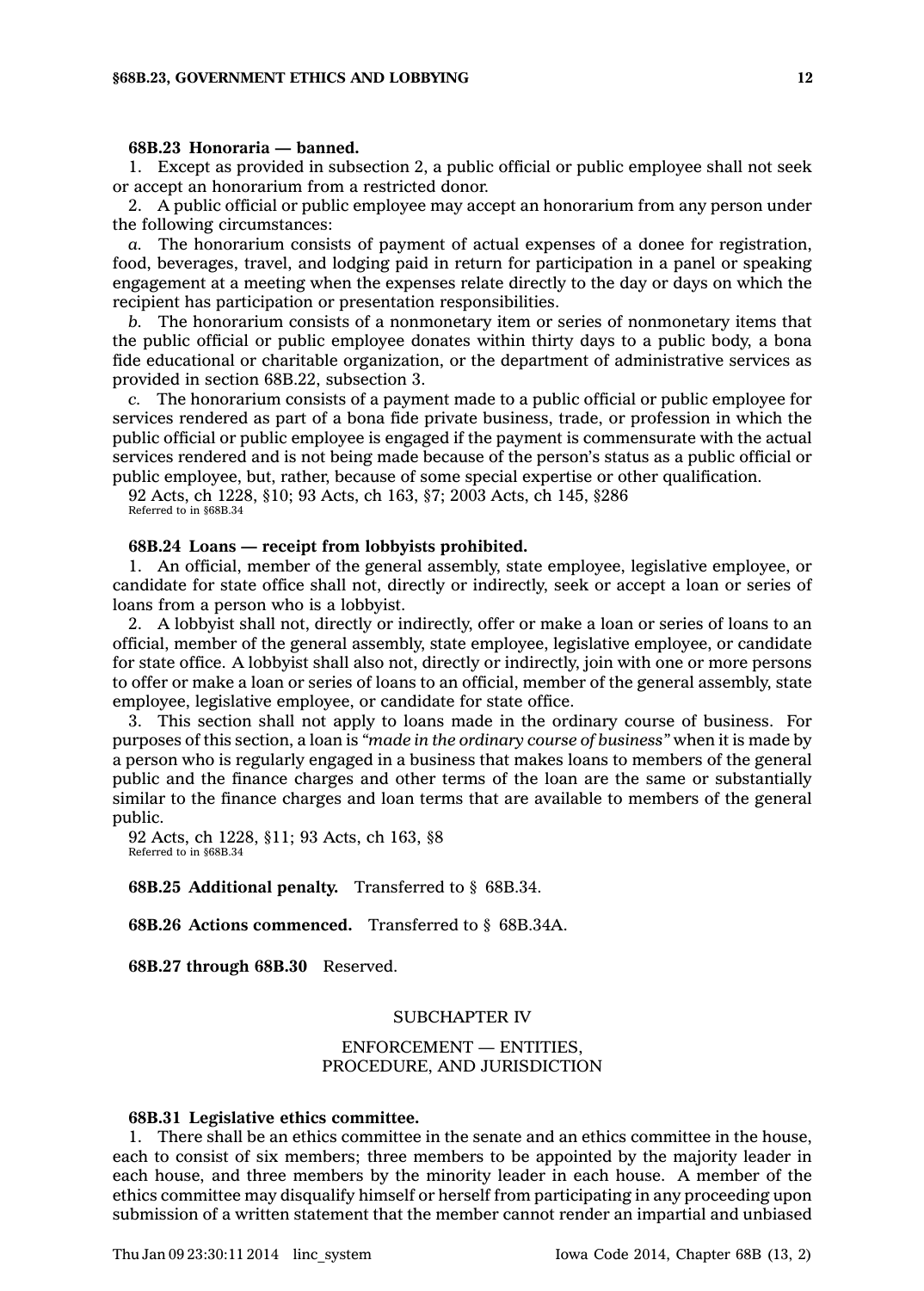decision in <sup>a</sup> case. A member is ineligible to participate in committee meetings, as <sup>a</sup> member of the committee, in any proceeding relating to the member's own conduct. A member may be disqualified by <sup>a</sup> unanimous vote of the remaining eligible members of the committee. If <sup>a</sup> member of the ethics committee is disqualified from or is ineligible to participate in any committee proceedings, the authority responsible for the original appointment of the disqualified or ineligible member shall appoint <sup>a</sup> replacement member who shall serve during the period of the original member's disqualification or ineligibility.

2. Members shall receive <sup>a</sup> per diem and travel expenses at the same rate as paid members of interim committees for attending meetings held when the general assembly is not in session. The per diem and expenses shall be paid from funds appropriated by section 2.12.

3. The majority leader of each house shall designate the chairperson and vice chairperson, and the minority leader of each house shall designate the ranking member, of each committee. The chairperson of each committee shall have the following powers, duties and functions:

*a.* Preside over meetings of the committee.

*b.* Call meetings of the committee upon receipt of findings from the independent special counsel that there is probable cause to believe that <sup>a</sup> member of the general assembly or <sup>a</sup> lobbyist has committed <sup>a</sup> violation of <sup>a</sup> provision of this chapter or of the rules relating to ethical conduct that are adopted pursuant to this chapter.

4. *a.* The ethics committee of each house shall have the following powers, duties, and functions:

(1) Prepare <sup>a</sup> code of ethics within thirty days after the commencement of each general assembly.

(2) Prepare rules relating to lobbyists and lobbying activities in the general assembly.

(3) Issue advisory opinions interpreting the intent of constitutional and statutory provisions relating to legislators, lobbyists, and clients as well as interpreting the code of ethics and rules issued pursuant to this section. Opinions shall be issued when approved by <sup>a</sup> majority of the six members and may be issued upon the written request of <sup>a</sup> member of the general assembly or upon the committee's initiation. Opinions are not binding on the legislator, lobbyist, or client.

(4) Receive and hear complaints and charges against members of its house, lobbyists, or clients of <sup>a</sup> lobbyist alleging <sup>a</sup> violation of the code of ethics, rules governing lobbyists, this chapter, or other matters referred to it by its house or the independent special counsel. The committee shall recommend rules for the receipt and processing of findings of probable cause relating to ethical violations of members of the general assembly, lobbyists, or clients of lobbyists during the legislative session and those received after the general assembly adjourns.

(5) Recommend legislation relating to legislative ethics and lobbying activities.

*b.* The ethics committee may employ independent legal counsel to assist the committee in carrying out the committee's duties under this chapter. Payment of costs for the independent legal counsel shall be made from funds appropriated pursuant to section 2.12.

5. Any person may file <sup>a</sup> complaint with the ethics committee of either house alleging that <sup>a</sup> member of the general assembly, lobbyist, or client of <sup>a</sup> lobbyist before the general assembly has committed <sup>a</sup> violation of this chapter. The ethics committee shall prescribe and provide forms for this purpose. The complaint shall include the name and address of the complainant and <sup>a</sup> statement of the facts believed to be true that form the basis of the complaint, including the sources of information and approximate dates of the acts alleged and <sup>a</sup> certification by the complainant under penalty of perjury that the facts stated to be true are true to the best of the complainant's knowledge.

6. The ethics committee shall promptly notify any party alleged to have committed <sup>a</sup> violation of the code of ethics, rules governing lobbyists, or this chapter of the filing of <sup>a</sup> complaint by causing <sup>a</sup> copy of the complaint to be served or personally delivered to the party charged, unless service is waived by the party charged, and shall review the complaint to determine if the complaint meets the requirements for formal sufficiency. If the complaint is deficient as to form, the complaint shall be returned to the complainant with <sup>a</sup> statement of the nature of the deficiency and the party charged in the complaint shall be notified that the complaint has been returned. If <sup>a</sup> complaint, previously found to be deficient as to form,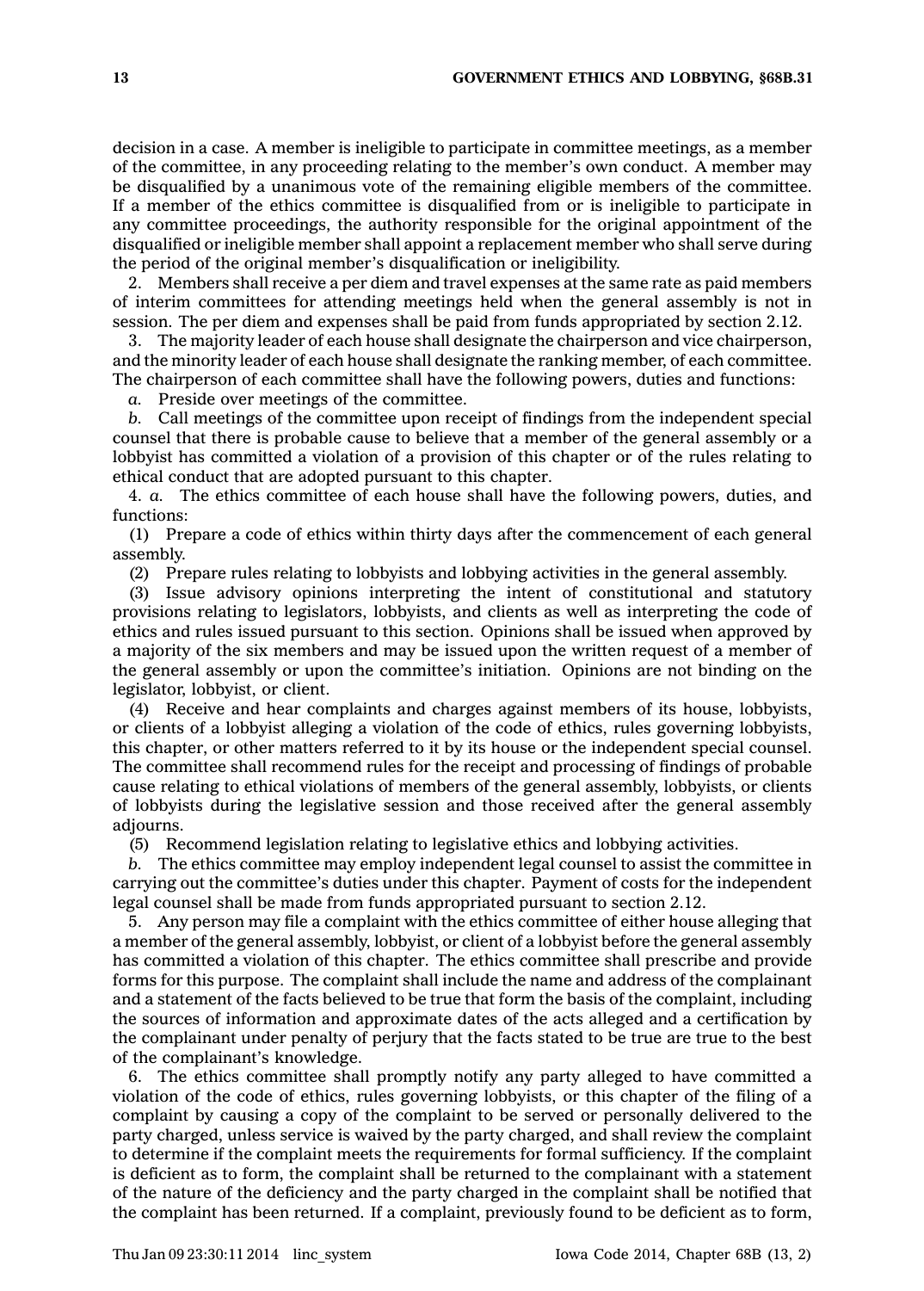is refiled in different form, the party charged in the complaint shall be provided with <sup>a</sup> copy of the new document in the same manner as provided for service of the initial complaint. Any amendments to <sup>a</sup> complaint that are filed with the committee shall also be served or personally delivered, unless service is waived, to the party charged in the complaint. If the complaint is sufficient as to form, the ethics committee shall review the complaint to determine whether the complaint states <sup>a</sup> valid charge which may be investigated. A valid complaint must allege all of the following:

*a.* Facts, that if true, establish <sup>a</sup> violation of <sup>a</sup> provision of this chapter, the rules governing lobbyists, or the code of ethics for which penalties or other remedies are provided.

*b.* That the conduct providing the basis for the complaint occurred within three years of the filing of the complaint.

*c.* That the party charged with <sup>a</sup> violation is <sup>a</sup> party subject to the jurisdiction of the ethics committee.

7. *a.* If the ethics committee determines that <sup>a</sup> complaint is not valid, the complaint shall be dismissed and returned to the complainant with <sup>a</sup> notice of dismissal stating the reason or reasons for the dismissal. If the ethics committee determines that <sup>a</sup> complaint is valid and the ethics committee does not take action under rules adopted pursuant to paragraph *"b"*, the ethics committee shall request that the chief justice of the supreme court appoint an independent special counsel to investigate the allegations contained in the complaint to determine whether there is probable cause to believe that <sup>a</sup> violation of this chapter has occurred and whether an evidentiary hearing on the complaint should be held. Payment of costs for the independent special counsel shall be made from section 2.12.

*b.* The ethics committee may adopt rules for purposes of taking action on valid complaints without requesting the appointment of an independent special counsel and without requiring action by the appropriate house pursuant to subsection 11. Such action may only be taken if the committee determines that no dispute exists between the parties regarding material facts that establish <sup>a</sup> violation.

8. If <sup>a</sup> hearing on the complaint is ordered, the ethics committee shall receive all admissible evidence, determine any factual or legal issues presented during the hearing, and make findings of fact based upon evidence received. Hearings shall be conducted in the manner prescribed in section 17A.12. The rules of evidence applicable under section 17A.14 shall also apply in hearings before the ethics committee. Clear and convincing evidence shall be required to support <sup>a</sup> finding that the member of the general assembly, lobbyist, or client before the general assembly has committed <sup>a</sup> violation of this chapter. Parties to <sup>a</sup> complaint may, subject to the approval of the ethics committee, negotiate for settlement of disputes that are before the ethics committee. Terms of any negotiated settlements shall be publicly recorded. If <sup>a</sup> complaint is filed or initiated less than ninety days before the election for <sup>a</sup> state office, for which the person named in the complaint is the incumbent officeholder, the ethics committee shall, if possible, set the hearing at the earliest available date so as to allow the issue to be resolved before the election. An extension of time for <sup>a</sup> hearing may be granted when both parties mutually agree on an alternate date for the hearing. The ethics committee shall make every effort to hear all ethics complaints within three months of the date that the complaints are filed. However, after three months from the date of the filing of the complaint, extensions of time for purposes of preparing for hearing may only be granted by the ethics committee when the party charged in the complaint with the ethics violation consents to an extension. If the party charged does not consent to an extension, the ethics committee shall not grant any extensions of time for preparation prior to hearing. All complaints alleging <sup>a</sup> violation of this chapter or the code of ethics shall be heard within nine months of the filing of the complaint. Final dispositions of violations, which the ethics committee has found to have been established by clear and convincing evidence, shall be made within thirty days of the conclusion of the hearing on the complaint.

9. The ethics committee of each house shall recommend rules for adoption by the respective house relating to the confidentiality of <sup>a</sup> complaint or information which has been filed or provided to the committee. Rules adopted shall provide for initial confidentiality of <sup>a</sup> complaint, unless the complaint has been publicly disclosed, and shall permit the ethics committee to treat some or all of the contents of <sup>a</sup> complaint or other information as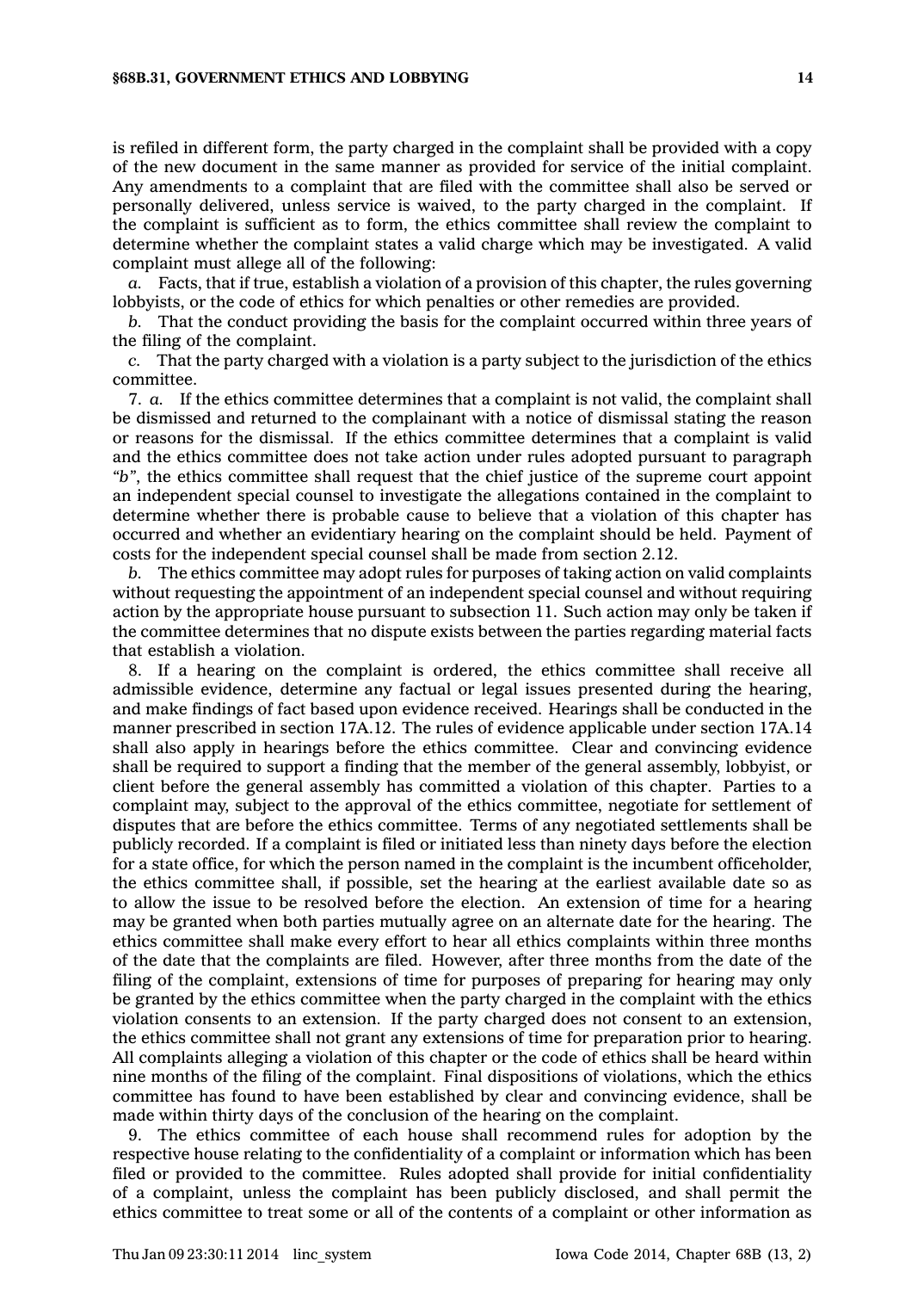confidential if the committee finds that the criteria established under section 22.7, subsection 18, for keeping certain information confidential, are met. If the existence of <sup>a</sup> complaint or <sup>a</sup> preliminary investigation is made public, the ethics committee shall publicly confirm the existence of the complaint or preliminary inquiry and, in the ethics committee's discretion, make public the complaint or investigation and any documents which were issued to any party to the complaint or investigation. However, this subsection shall not prevent the committee from furnishing the complaint or other information to the appropriate law enforcement authorities at any time. Upon commencement of <sup>a</sup> hearing on <sup>a</sup> complaint, all investigative material shall be made available to the subject of the hearing and any material that is introduced at the hearing shall be public information.

10. The code of ethics and rules relating to lobbyists and lobbying activities shall not become effective until approved by the members of the house to which the proposed code and rules apply. The code or rules may be amended either upon the recommendation of the ethics committee or by members of the general assembly.

11. Violation of <sup>a</sup> provision of this chapter or rules adopted relating to ethical conduct may result in censure, reprimand, or other sanctions as determined by <sup>a</sup> majority of the member's house. However, <sup>a</sup> member may be suspended or expelled and the member's salary forfeited only if directed by <sup>a</sup> two-thirds vote of the member's house. A suspension, expulsion, or forfeiture of salary shall be for the duration specified in the directing resolution. Violation of <sup>a</sup> rule relating to lobbyists and lobbying activities may result in censure, reprimand, or other sanctions as determined by <sup>a</sup> majority of the members of the house in which the violation occurred. However, <sup>a</sup> lobbyist may be suspended from lobbying activities for the duration provided in the directing resolution only if directed by <sup>a</sup> two-thirds vote of the house in which the violation occurred.

[C71, 73, 75, 77, 79, 81, §68B.10]

87 Acts, ch 213, §4 – 7; 90 Acts, ch 1223, §14; 90 Acts, ch 1256, §26; 92 Acts, ch 1228, §13 C93, §68B.31

93 Acts, ch 163, §11 – 13; 2008 Acts, ch 1032, §201; 2010 Acts, ch 1006, §2 – 5, 11 Referred to in §22.7, 68B.31A

#### **68B.31A Investigation by independent special counsel —probable cause.**

The purpose of an investigation by the independent special counsel is to determine whether there is probable cause to proceed with an adjudicatory hearing on the matter. In conducting investigations and holding hearings, the independent special counsel may require by subpoena the attendance and testimony of witnesses and may subpoena books, papers, records, and any other real evidence relating to the matter before the independent special counsel. The independent special counsel shall have the additional authority provided in section 17A.13. If the independent special counsel determines at any stage in the proceedings that take place prior to hearing that the complaint is without merit, the independent special counsel shall report that determination to the appropriate ethics committee and the complaint shall be dismissed and the complainant and the party charged shall be notified. If, after investigation, the independent special counsel determines evidence exists which, if proven, would support <sup>a</sup> finding of <sup>a</sup> violation of this chapter, <sup>a</sup> finding of probable cause shall be made and reported to the ethics committee, and <sup>a</sup> hearing shall be ordered by the ethics committee as provided in section 68B.31. Independent special counsel investigations are not meetings of <sup>a</sup> governmental body within the meaning of chapter 21, and records and information obtained by independent special counsel during investigations are confidential until disclosed to <sup>a</sup> legislative ethics committee under section 68B.31.

2004 Acts, ch 1091, §9

Referred to in §22.7

### **68B.32 Independent ethics and campaign disclosure board — established.**

1. An Iowa ethics and campaign disclosure board is established as an independent agency. The board shall administer this chapter and set standards for, investigate complaints relating to, and monitor the ethics of officials, employees, lobbyists, and candidates for office in the executive branch of state government. The board shall administer and set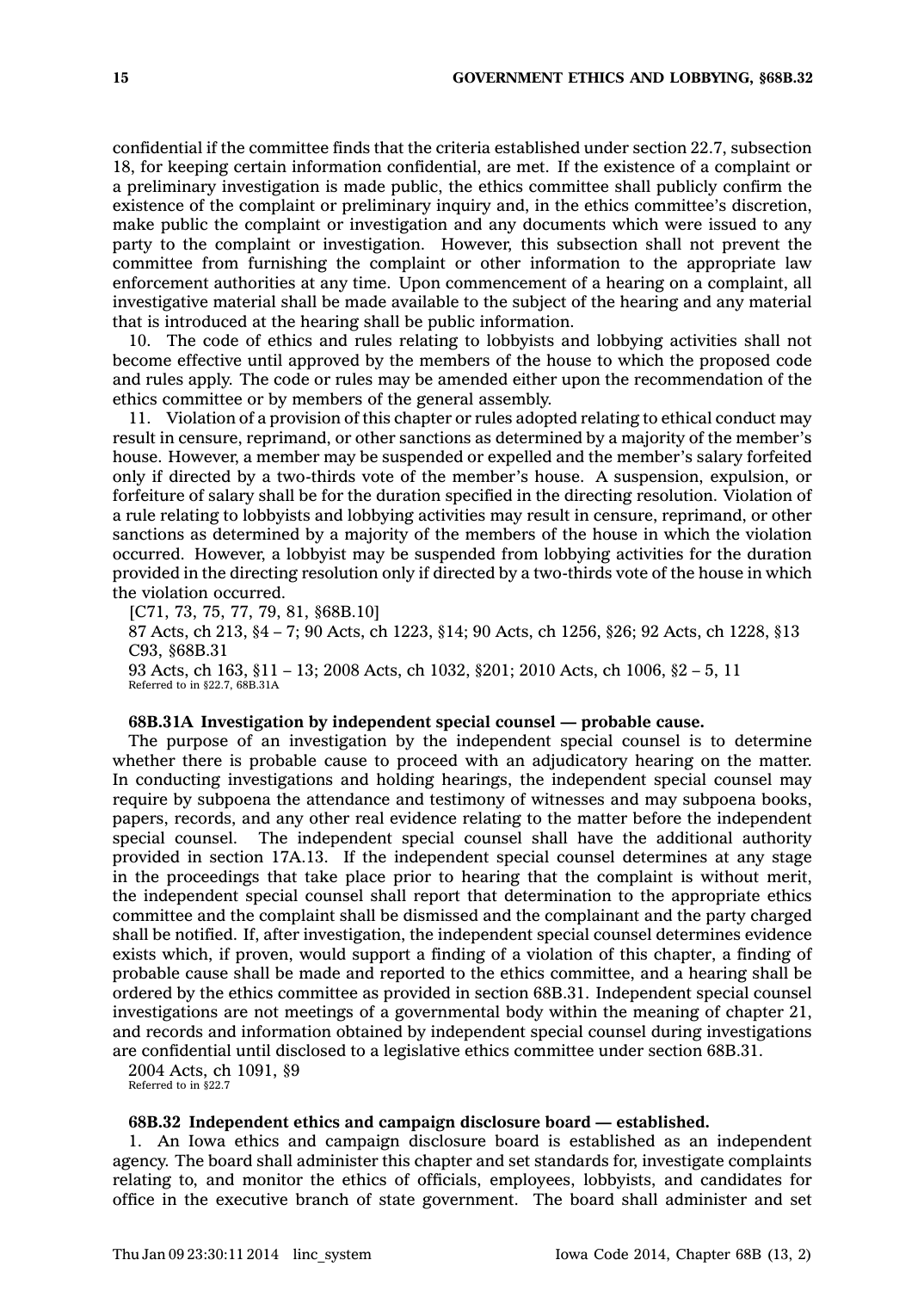standards for, investigate complaints relating to, and monitor the campaign finance practices of candidates for public office. The board shall administer and establish standards for, investigate complaints relating to, and monitor the reporting of gifts and bequests under section 8.7. The board shall consist of six members and shall be balanced as to political affiliation as provided in section 69.16. The members shall be appointed by the governor, subject to confirmation by the senate.

2. Members shall serve staggered six-year terms beginning and ending as provided in section 69.19. Any vacancy on the board shall be filled by appointment for the unexpired portion of the term, within ninety days of the vacancy and in accordance with the procedures for regular appointments. A member of the board may be reappointed to serve additional terms on the board. Members may be removed in the manner provided in chapter 69.

3. The board shall annually elect one member to serve as the chairperson of the board and one member to serve as vice chairperson. The vice chairperson shall act as the chairperson in the absence or disability of the chairperson or in the event of <sup>a</sup> vacancy in that office.

4. Members of the board shall receive <sup>a</sup> per diem as specified in section 7E.6 while conducting business of the board, and payment of actual and necessary expenses incurred in the performance of their duties. Members of the board shall file statements of financial interest under section 68B.35.

5. The board shall employ <sup>a</sup> full-time executive director who shall be the board's chief administrative officer. The board shall employ or contract for the employment of legal counsel notwithstanding section 13.7, and any other personnel as may be necessary to carry out the duties of the board. The board's legal counsel shall be the chief legal officer of the board and shall advise the board on all legal matters relating to the administration of this chapter and chapter 68A. The state may be represented by the board's legal counsel in any civil action regarding the enforcement of this chapter or chapter 68A, or at the board's request, the state may be represented by the office of the attorney general. Notwithstanding section 8A.412, all of the board's employees, except for the executive director and legal counsel, shall be employed subject to the merit system provisions of chapter 8A, subchapter IV. The salary of the executive director shall be fixed by the board, within the range established by the general assembly. The salary of the legal counsel shall be fixed by the board, within <sup>a</sup> salary range established by the department of administrative services for <sup>a</sup> position requiring similar qualifications and experience.

92 Acts, ch 1228, §14; 93 Acts, ch 163, §14; 95 Acts, ch 198, §18; 2003 Acts, ch 145, §155, 286; 2006 Acts, ch 1035, §1; 2008 Acts, ch 1191, §41

Referred to in §68A.101, 68A.102, 331.210A [P] Confirmation, see §2.32

### **68B.32A Duties of the board.**

The duties of the board shall include but are not limited to all of the following:

1. Adopt rules pursuant to chapter 17A and conduct hearings under sections 68B.32B and 68B.32C and chapter 17A, as necessary to carry out the purposes of this chapter, chapter 68A, and section 8.7.

2. Develop, prescribe, furnish, and distribute any forms necessary for the implementation of the procedures contained in this chapter, chapter 68A, and section 8.7 for the filing of reports and statements by persons required to file the reports and statements under this chapter and chapter 68A.

3. Establish <sup>a</sup> process to assign signature codes to <sup>a</sup> person or committee for purposes of facilitating an electronic filing procedure. The assignment of signature codes shall be kept confidential, notwithstanding section 22.2. The board and persons electronically filing reports and statements shall keep assigned signature codes or subsequently selected signature codes confidential. Signature codes shall not be subject to state security policies regarding frequency of change.

4. Review the contents of all campaign finance disclosure reports and statements filed with the board and promptly advise each person or committee of errors found. The board may verify information contained in the reports with other parties to assure accurate disclosure. The board may also verify information by requesting that <sup>a</sup> candidate or committee produce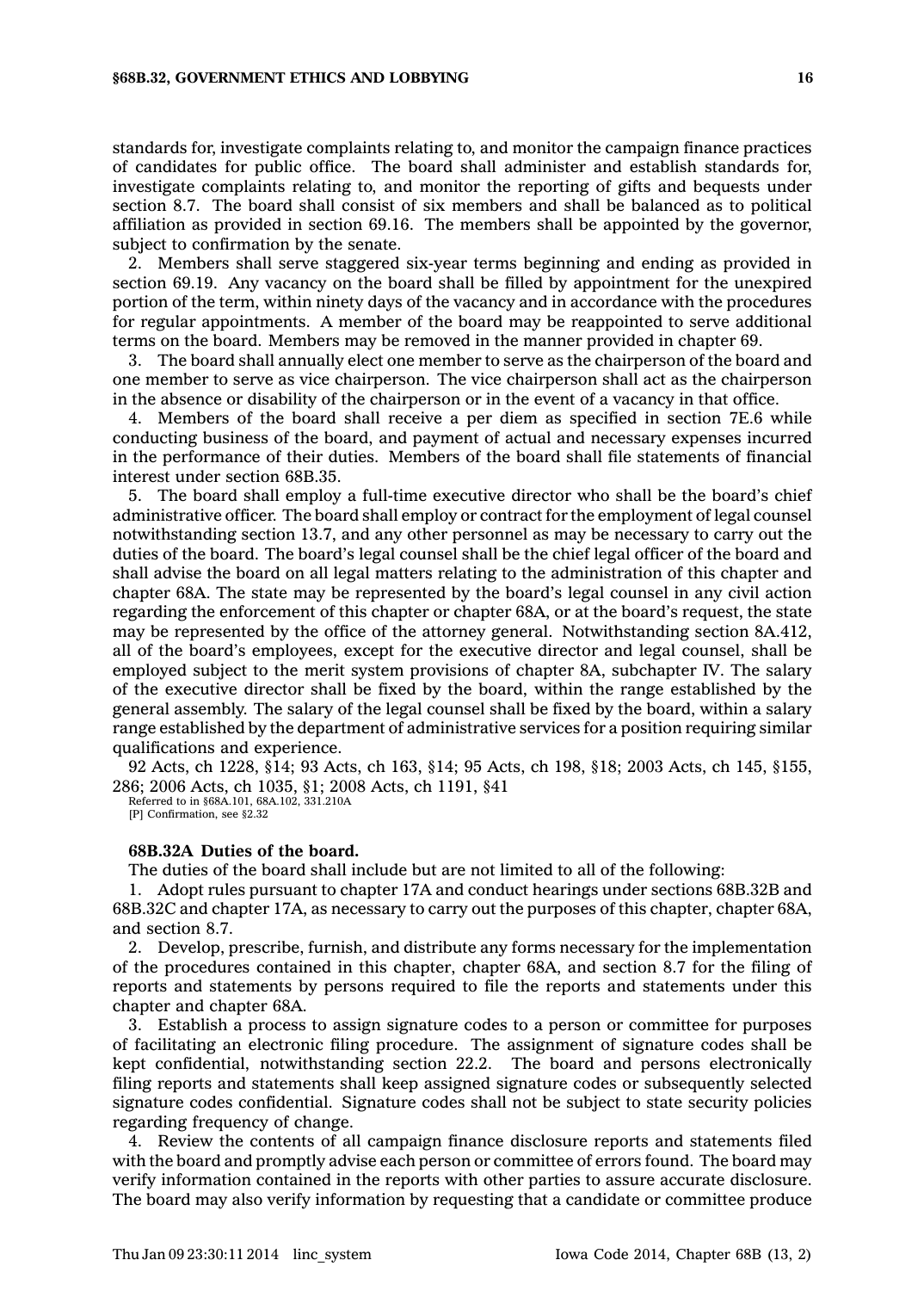copies of receipts, bills, logbooks, or other memoranda of reimbursements of expenses to <sup>a</sup> candidate for expenses incurred during <sup>a</sup> campaign. The board, upon its own motion, may initiate action and conduct <sup>a</sup> hearing relating to requirements under chapter 68A.

5. Receive all registrations and reports that are required to be filed with the board under this chapter or section 8.7. The board, upon its own motion, may initiate action, conduct hearings, impose sanctions, and order administrative resolutions relating to reporting requirements under this chapter or section 8.7.

6. Prepare and publish <sup>a</sup> manual setting forth examples of approved uniform systems of accounts and approved methods of disclosure for use by persons required to file statements and reports under this chapter, chapter 68A, and section 8.7. The board shall also prepare and publish other educational materials, and any other reports or materials deemed appropriate by the board. The board shall annually provide all officials and state employees with notification of the contents of this chapter, chapter 68A, and section 8.7 by distributing copies of educational materials to each agency of state government under the board's jurisdiction.

7. Assure that the statements and reports which have been filed in accordance with this chapter, chapter 68A, and section 8.7 are available for public inspection and copying during the regular office hours of the office in which they are filed and not later than by the end of the day during which <sup>a</sup> report or statement was received. Rules adopted relating to public inspection and copying of statements and reports may include <sup>a</sup> charge for any copying and mailing of the reports and statements, shall provide for the mailing of copies upon the request of any person and upon prior receipt of payment of the costs by the board, and shall prohibit the use of the information copied from reports and statements for any commercial purpose by any person.

8. Require that the candidate of <sup>a</sup> candidate's committee, or the chairperson of <sup>a</sup> political committee, is responsible for filing disclosure reports under chapter 68A, and shall receive notice from the board if the committee has failed to file <sup>a</sup> disclosure report at the time required under chapter 68A. A candidate of <sup>a</sup> candidate's committee, or the chairperson of <sup>a</sup> political committee, may be subject to <sup>a</sup> civil penalty for failure to file <sup>a</sup> disclosure report required under section 68A.402, subsection 1.

9. Establish and impose penalties, and recommendations for punishment of persons who are subject to penalties of or punishment by the board or by other bodies, for the failure to comply with the requirements of this chapter, chapter 68A, or section 8.7.

10. Determine, in case of dispute, at what time <sup>a</sup> person has become <sup>a</sup> candidate.

11. Preserve copies of reports and statements filed with the board for <sup>a</sup> period of five years from the date of receipt.

12. Establish <sup>a</sup> procedure for requesting and issuing board advisory opinions to persons subject to the authority of the board under this chapter, chapter 68A, or section 8.7. Local officials and local employees may also seek an advisory opinion concerning the application of the applicable provisions of this chapter. Advice contained in board advisory opinions shall, if followed, constitute <sup>a</sup> defense to <sup>a</sup> complaint alleging <sup>a</sup> violation of this chapter, chapter 68A, section 8.7, or rules of the board that is based on the same facts and circumstances.

13. Establish rules relating to ethical conduct for officials and state employees, including candidates for statewide office, and regulations governing the conduct of lobbyists of the executive branch of state government, including but not limited to conflicts of interest, abuse of office, misuse of public property, use of confidential information, participation in matters in which an official or state employee has <sup>a</sup> financial interest, and rejection of improper offers.

14. Impose penalties upon, or refer matters relating to, persons who discharge any employee, or who otherwise discriminate in employment against any employee, for the filing of <sup>a</sup> complaint with, or the disclosure of information to, the board if the employee has filed the complaint or made the disclosure in good faith.

15. Establish fees, where necessary, to cover the costs associated with preparing, printing, and distributing materials to persons subject to the authority of the board.

16. Establish an expedited procedure for reviewing complaints forwarded by the state commissioner of elections to the board for <sup>a</sup> determination as to whether <sup>a</sup> supervisor district plan adopted pursuant to section 331.210A was drawn for improper political reasons as described in section 42.4, subsection 5. The expedited procedure shall be substantially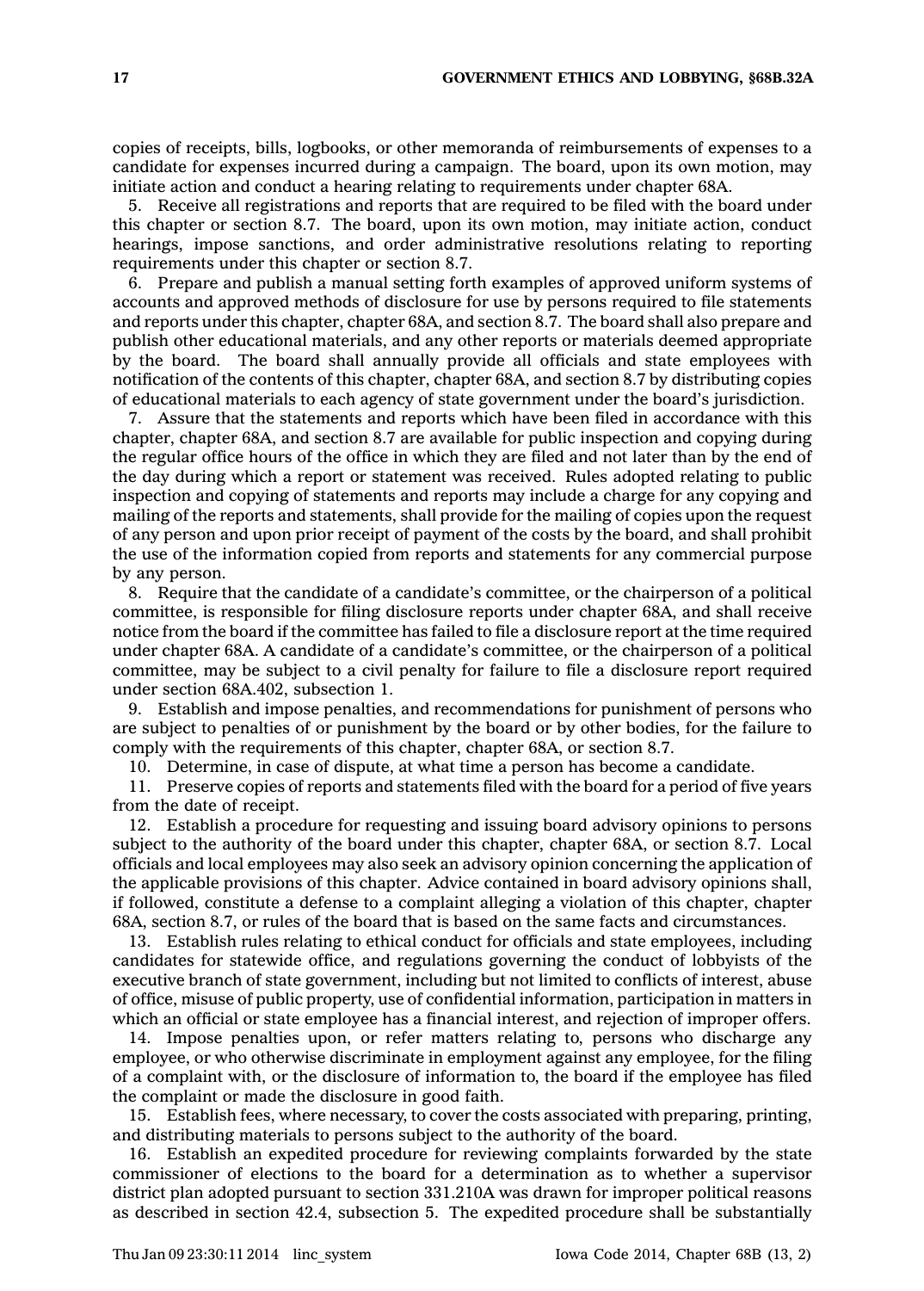similar to the process used for other complaints filed with the board except that the provisions of section 68B.32D shall not apply.

17. At the board's discretion, develop and operate <sup>a</sup> searchable internet site database that provides access to information on statements or reports filed with the board. For purposes of this subsection, *"searchable internet site database"* means an internet site database that allows the public to search and aggregate information and is in <sup>a</sup> downloadable format.

18. At the board's discretion, enter into an agreement with <sup>a</sup> political subdivision authorizing the board to enforce the provisions of <sup>a</sup> code of ethics adopted by that political subdivision.

19. Impose penalties upon, or refer matters relating to, persons who provide false information to the board during <sup>a</sup> board investigation of <sup>a</sup> potential violation of this chapter, chapter 68A, section 8.7, or rules of the board. The board shall adopt rules to administer this subsection.

93 Acts, ch 163, §15; 95 Acts, ch 198, §19; 2004 Acts, ch 1091, §10; 2005 Acts, ch 76, §6; 2006 Acts, ch 1035, §2 – 4, 9; 2006 Acts, ch 1185, §69; 2007 Acts, ch 5, §3; 2007 Acts, ch 126, §15; 2008 Acts, ch 1031, §85; 2008 Acts, ch 1115, §106; 2008 Acts, ch 1184, §25; 2008 Acts, ch 1191, §42; 2009 Acts, ch 181, §41; 2010 Acts, ch 1006, §6, 11; 2010 Acts, ch 1054, §4 – 6 Referred to in §68A.101

## **68B.32B Complaint procedures.**

1. Any person may file <sup>a</sup> complaint alleging that <sup>a</sup> candidate, committee, person holding <sup>a</sup> state office in the executive branch of state government, employee of the executive branch of state government, or other person has committed <sup>a</sup> violation of chapter 68A or rules adopted by the board. Any person may file <sup>a</sup> complaint alleging that <sup>a</sup> person holding <sup>a</sup> state office in the executive branch of state government, an employee of the executive branch of state government, or <sup>a</sup> lobbyist or <sup>a</sup> client of <sup>a</sup> lobbyist of the executive branch of state government has committed <sup>a</sup> violation of this chapter or rules adopted by the board. Any person may file <sup>a</sup> complaint alleging <sup>a</sup> violation of section 8.7 or rules adopted by the board. The board shall prescribe and provide forms for purposes of this subsection. A complaint must include the name and address of the complainant, <sup>a</sup> statement of the facts believed to be true that form the basis of the complaint, including the sources of information and approximate dates of the acts alleged, and <sup>a</sup> certification by the complainant under penalty of perjury that the facts stated to be true are true to the best of the complainant's knowledge.

2. The board staff shall review the complaint to determine if the complaint is sufficient as to form. If the complaint is deficient as to form, the complaint shall be returned to the complainant with <sup>a</sup> statement of the deficiency and an explanation describing how the deficiency may be cured. If the complaint is sufficient as to form, the complaint shall be referred for legal review.

3. Unless the chairperson of the board concludes that immediate notification would prejudice <sup>a</sup> preliminary investigation or subject the complainant to an unreasonable risk, the board shall mail <sup>a</sup> copy of the complaint to the subject of the complaint within three working days of the acceptance of the complaint. If <sup>a</sup> determination is made by the chairperson not to mail <sup>a</sup> copy of the complaint to the subject of the complaint within the three working days time period, the board shall approve and establish the time and conditions under which the subject will be informed of the filing and contents of the complaint.

4. Upon completion of legal review, the chairperson of the board shall be advised whether, in the opinion of the legal advisor, the complaint states an allegation which is legally sufficient. A legally sufficient allegation must allege all of the following:

*a.* Facts that would establish <sup>a</sup> violation of <sup>a</sup> provision of this chapter, chapter 68A, section 8.7, or rules adopted by the board.

*b.* Facts that would establish that the conduct providing the basis for the complaint occurred within three years of the complaint.

*c.* Facts that would establish that the subject of the complaint is <sup>a</sup> party subject to the jurisdiction of the board.

5. After receiving an evaluation of the legal sufficiency of the complaint, the chairperson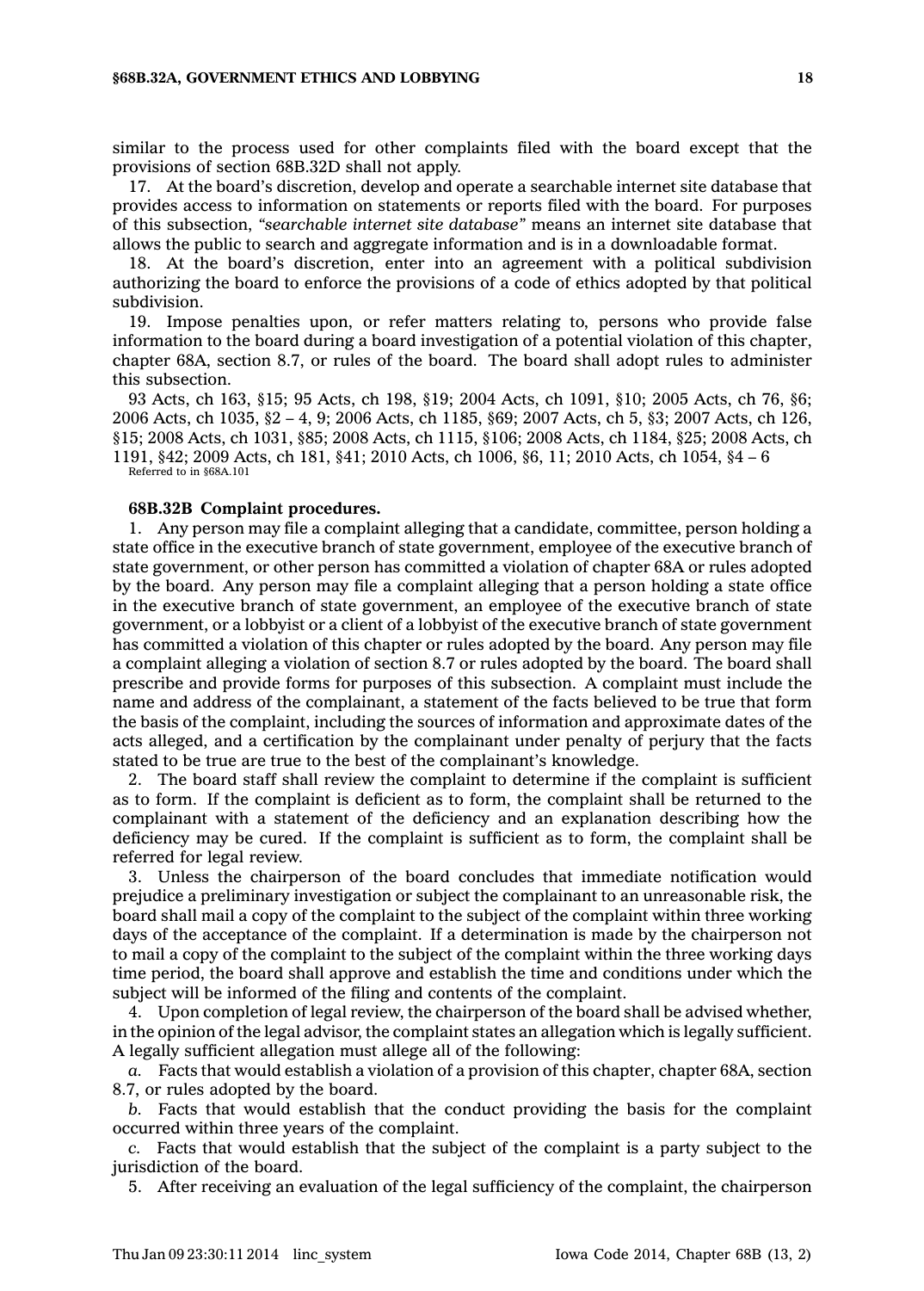shall refer the complaint to the board for <sup>a</sup> formal determination by the board of the legal sufficiency of the allegations contained in the complaint.

6. If the board determines that none of the allegations contained in the complaint are legally sufficient, the complaint shall be dismissed. The complainant shall be sent <sup>a</sup> notice of dismissal stating the reason or reasons for the dismissal. If <sup>a</sup> copy of the complaint was sent to the subject of the complaint, <sup>a</sup> copy of the notice shall be sent to the subject of the complaint. If the board determines that any allegation contained in the complaint is legally sufficient, the complaint shall be referred to the board staff for investigation of any legally sufficient allegations.

7. Notwithstanding subsections 1 through 6, the board may, on its own motion and without the filing of <sup>a</sup> complaint by another person, initiate investigations into matters that the board believes may be subject to the board's jurisdiction. This section does not preclude persons from providing information to the board for possible board-initiated investigation instead of filing <sup>a</sup> complaint.

8. The purpose of an investigation by the board's staff is to determine whether there is probable cause to believe that there has been <sup>a</sup> violation of this chapter, chapter 68A, section 8.7, or of rules adopted by the board. To facilitate the conduct of investigations, the board may issue and seek enforcement of subpoenas requiring the attendance and testimony of witnesses and subpoenas requiring the production of books, papers, records, and other real evidence relating to the matter under investigation. Upon the request of the board, an appropriate county attorney or the attorney general shall assist the staff of the board in its investigation.

9. If the board determines on the basis of an investigation by board staff that there is probable cause to believe the existence of facts that would establish <sup>a</sup> violation of this chapter, chapter 68A, section 8.7, or of rules adopted by the board, the board may issue <sup>a</sup> statement of charges and notice of <sup>a</sup> contested case proceeding to the complainant and to the person who is the subject of the complaint, in the manner provided for the issuance of statements of charges under chapter 17A. If the board determines on the basis of an investigation by staff that there is no probable cause to believe that <sup>a</sup> violation has occurred, the board shall close the investigation, dismiss any related complaint, and the subject of the complaint shall be notified of the dismissal. If the investigation originated from <sup>a</sup> complaint filed by <sup>a</sup> person other than the board, the person making the complaint shall also be notified of the dismissal.

10. At any stage during the investigation or after the initiation of <sup>a</sup> contested case proceeding, the board may approve <sup>a</sup> settlement regarding an alleged violation. Terms of <sup>a</sup> settlement shall be reduced to writing and be available for public inspection. An informal settlement may provide for any remedy specified in section 68B.32D. However, the board shall not approve <sup>a</sup> settlement unless the board determines that the terms of the settlement are in the public interest and are consistent with the purposes of this chapter and rules of the board. In addition, the board may authorize board staff to seek informal voluntary compliance in routine matters brought to the attention of the board or its staff.

11. A complaint shall be <sup>a</sup> public record, but some or all of the contents may be treated as confidential under section 22.7, subsection 18, to the extent necessary under subsection 3 of this section. Information informally reported to the board and board staff which results in <sup>a</sup> board-initiated investigation shall be <sup>a</sup> public record but may be treated as confidential information consistent with the provisions of section 22.7, subsection 18. If the complainant, the person who provides information to the board, or the person who is the subject of an investigation publicly discloses the existence of an investigation, the board may publicly confirm the existence of the disclosed formal complaint or investigation and, in the board's discretion, make the complaint or the informal referral public, as well as any other documents that were issued by the board to any party to the investigation. However, investigative materials may be furnished to the appropriate law enforcement authorities by the board at any time. Upon the commencement of <sup>a</sup> contested case proceeding by the board, all investigative material relating to that proceeding shall be made available to the subject of the proceeding. The entire record of any contested case proceeding initiated under this section shall be <sup>a</sup> public record.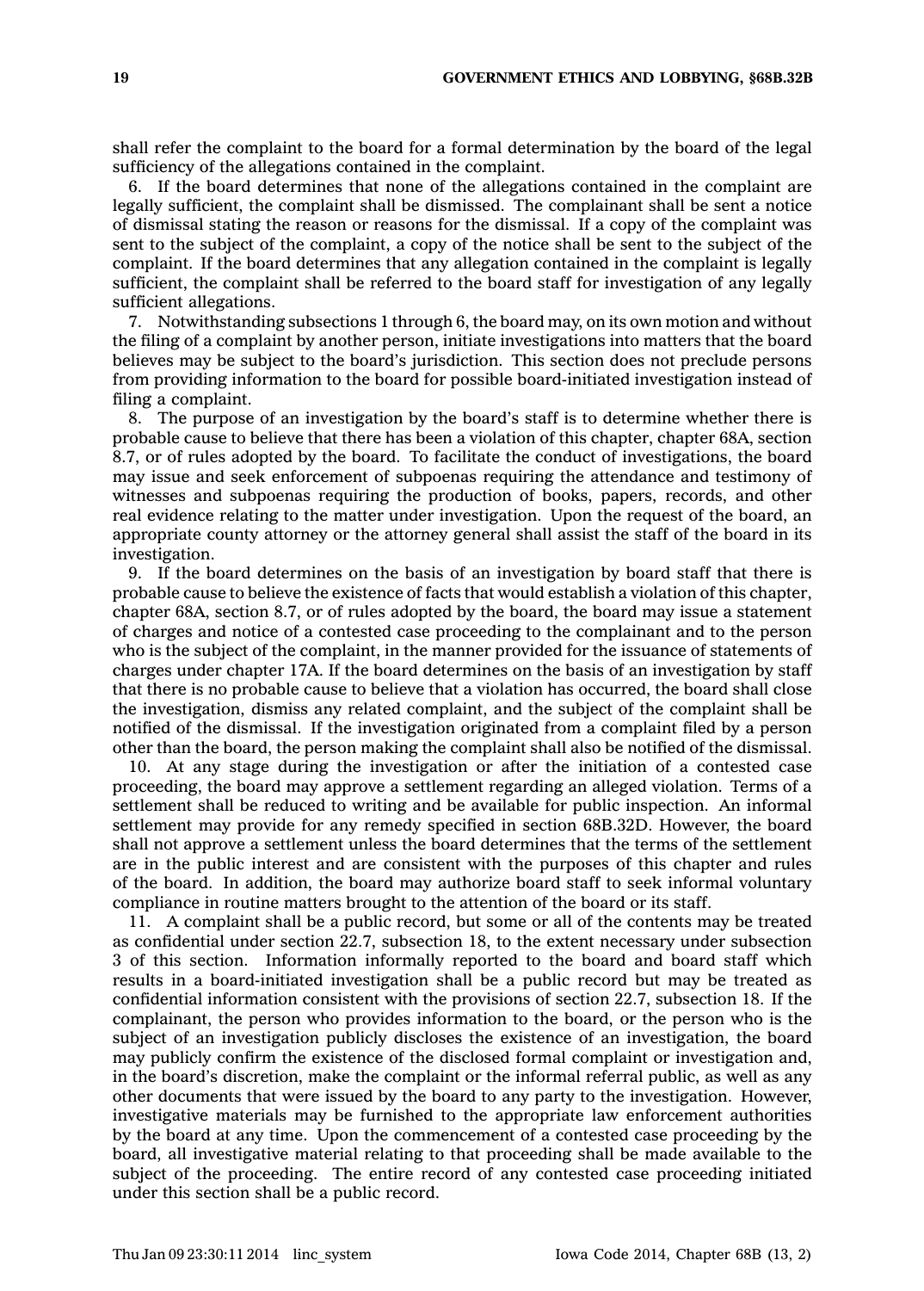12. Board records used to achieve voluntary compliance to resolve discrepancies and deficiencies shall not be confidential unless otherwise required by law.

93 Acts, ch 163, §16; 94 Acts, ch 1092, §8; 2006 Acts, ch 1035, §5; 2007 Acts, ch 126, §16 Referred to in §68A.101, 68B.32A, 68B.32C

#### **68B.32C Contested case proceedings.**

1. Contested case proceedings initiated as <sup>a</sup> result of the issuance of <sup>a</sup> statement of charges pursuant to section 68B.32B, subsection 9, shall be conducted in accordance with the requirements of chapter 17A. Clear and convincing evidence shall be required to support <sup>a</sup> finding that <sup>a</sup> person has violated this chapter, section 8.7, or any rules adopted by the board pursuant to this chapter. A preponderance of the evidence shall be required to support <sup>a</sup> finding that <sup>a</sup> person has violated chapter 68A or any rules adopted by the board pursuant to chapter 68A. The case in support of the statement of charges shall be presented at the hearing by one of the board's attorneys or staff unless, upon the request of the board, the charges are prosecuted by another legal counsel designated by the attorney general. A person making <sup>a</sup> complaint under section 68B.32B, subsection 1, is not <sup>a</sup> party to contested case proceedings conducted relating to allegations contained in the complaint.

2. Hearings held pursuant to this chapter shall be heard by <sup>a</sup> quorum of the board, unless the board designates <sup>a</sup> board member or an administrative law judge to preside at the hearing. If <sup>a</sup> quorum of the board does not preside at the hearing, the board member or administrative law judge shall make <sup>a</sup> proposed decision. The board or presiding board member may be assisted by an administrative law judge in the conduct of the hearing and the preparation of <sup>a</sup> decision.

3. Upon <sup>a</sup> finding by the board that the party charged has violated this chapter, chapter 68A, section 8.7, or rules adopted by the board, the board may impose any penalty provided for by section 68B.32D. Upon <sup>a</sup> final decision of the board finding that the party charged has not violated this chapter, chapter 68A, section 8.7, or the rules of the board, the complaint shall be dismissed and the party charged and the original complainant, if any, shall be notified.

4. The right of an appropriate county attorney or the attorney general to commence and maintain <sup>a</sup> district court prosecution for criminal violations of the law is unaffected by any proceedings under this section.

5. The board shall adopt rules, pursuant to chapter 17A, establishing procedures to implement this section.

93 Acts, ch 163, §17; 2006 Acts, ch 1035, §6; 2007 Acts, ch 126, §17

Referred to in §68A.101, 68B.32A, 331.756(15)

### **68B.32D Penalties — recommended actions.**

1. The board, after <sup>a</sup> hearing and upon <sup>a</sup> finding that <sup>a</sup> violation of this chapter, chapter 68A, section 8.7, or rules adopted by the board has occurred, may do one or more of the following:

*a.* Issue an order requiring the violator to cease and desist from the violation found.

*b.* Issue an order requiring the violator to take any remedial action deemed appropriate by the board.

*c.* Issue an order requiring the violator to file any report, statement, or other information as required by this chapter, chapter 68A, section 8.7, or rules adopted by the board.

*d.* Publicly reprimand the violator for violations of this chapter, chapter 68A, section 8.7, or rules adopted by the board in writing and provide <sup>a</sup> copy of the reprimand to the violator's appointing authority.

*e.* Make <sup>a</sup> written recommendation to the violator's appointing authority that the violator be removed or suspended from office, and include in the recommendation the length of the suspension.

*f.* If the violation is <sup>a</sup> violation of this chapter or rules adopted by the board pursuant to this chapter and the violator is an elected official of the executive branch of state government, other than an official who can only be removed by impeachment, make <sup>a</sup> written recommendation to the attorney general or the appropriate county attorney that an action for removal from office be initiated pursuant to chapter 66.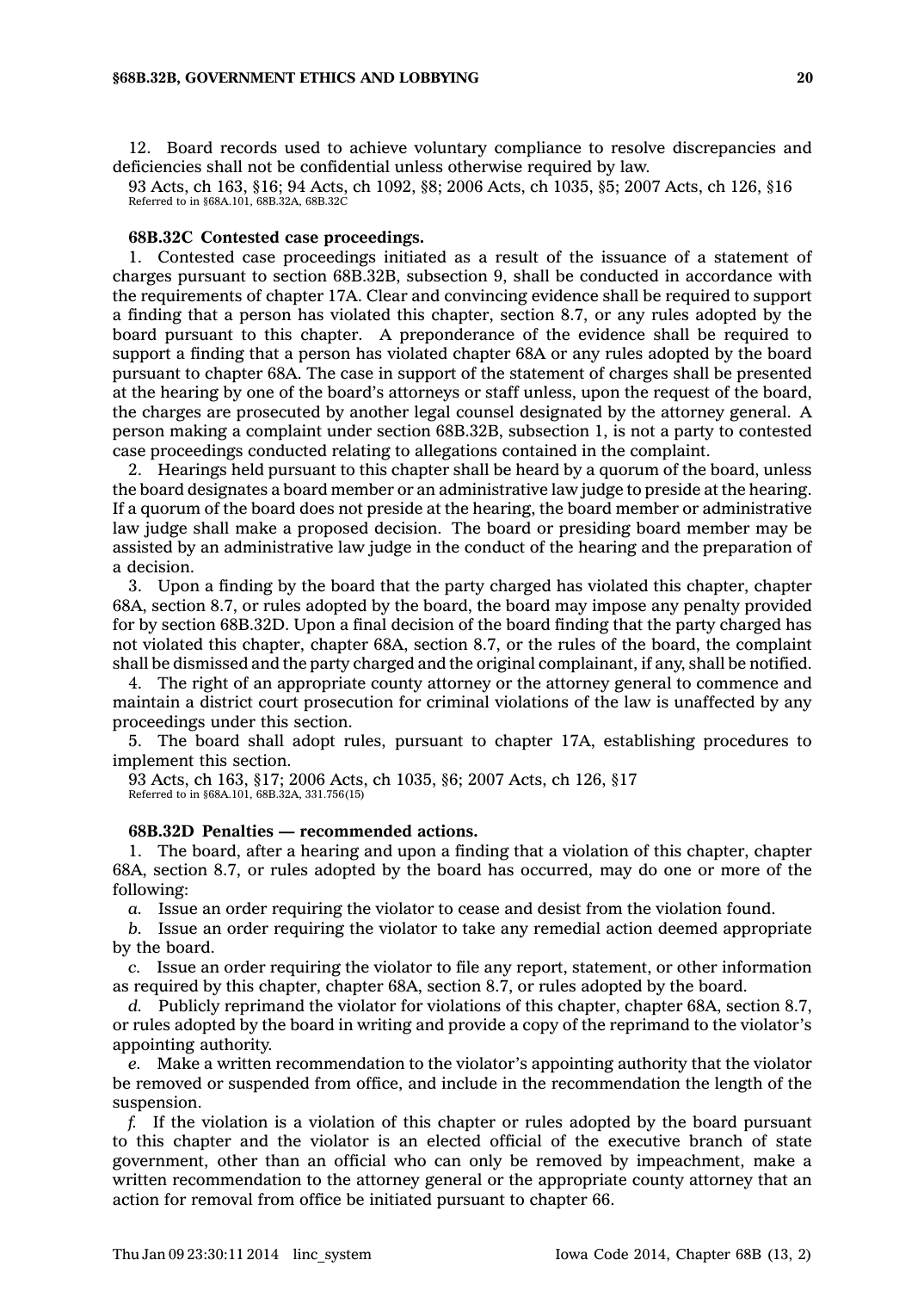*g.* If the violation is <sup>a</sup> violation of this chapter or rules adopted by the board pursuant to this chapter and the violator is <sup>a</sup> lobbyist of the executive branch of state government, censure, reprimand, or impose other sanctions deemed appropriate by the board. A lobbyist may also be suspended from lobbying activities if the board finds that suspension is an appropriate sanction for the violation committed.

*h.* Issue an order requiring the violator to pay <sup>a</sup> civil penalty of not more than two thousand dollars for each violation of this chapter, chapter 68A, section 8.7, or rules adopted by the board.

*i.* Refer the complaint and supporting information to the attorney general or appropriate county attorney with <sup>a</sup> recommendation for prosecution or enforcement of criminal penalties.

2. At any stage during an investigation or during the board's review of routine compliance matters, the board may resolve the matter by admonishment to the alleged violator or by any other means not specified in subsection 1 as <sup>a</sup> posthearing remedy.

3. If <sup>a</sup> person fails to comply with an action of the board under subsection 1, the board may petition the Polk county district court for an order for enforcement of the action of the board. The enforcement proceeding shall be conducted as provided in section 68B.33.

93 Acts, ch 163, §18; 2000 Acts, ch 1042, §2; 2006 Acts, ch 1035, §7, 8 Referred to in §68A.101, 68A.401, 68A.401A, 68A.506, 68B.32A, 68B.32B, 68B.32C, 331.756(15)

### **68B.33 Judicial review — enforcement.**

Judicial review of the actions of the board may be sought in accordance with chapter 17A. Judicial enforcement of orders of the board may be sought in accordance with chapter 17A.

92 Acts, ch 1228, §15; 93 Acts, ch 163, §19 Referred to in \$68B.32D

#### **68B.34 Additional penalty.**

In addition to any penalty contained in any other provision of law, <sup>a</sup> person who knowingly and intentionally violates <sup>a</sup> provision of sections 68B.2A through 68B.8, sections 68B.22 through 68B.24, or sections 68B.35 through 68B.38 is guilty of <sup>a</sup> serious misdemeanor and may be reprimanded, suspended, or dismissed from the person's position or otherwise sanctioned.

[C71, 73, 75, 77, 79, 81, §68B.8] 87 Acts, ch 213, §3; 92 Acts, ch 1228, §12 C93, §68B.25 93 Acts, ch 163, §9; 2008 Acts, ch 1116, §2; 2009 Acts, ch 9, §6 CS2009, §68B.34

### **68B.34A Actions commenced against local officials or employees.**

1. Complaints alleging conduct of local officials or local employees which violates this chapter, except for sections 68B.36 and 68B.38, shall be filed with the county attorney in the county where the accused resides. However, if the county attorney is the person against whom the complaint is filed, or if the county attorney otherwise has <sup>a</sup> personal or legal conflict of interest, the complaint shall be referred to another county attorney.

2. Complaints alleging conduct of local officials or local employees which violates section 68B.36 or 68B.38 shall be filed with the ethics committee of the appropriate house of the general assembly if the conduct involves lobbying activities before the general assembly or with the board if the conduct involves lobbying activities before the executive branch.

[C71, 73, 75, 77, 79, 81, §68B.9] C93, §68B.26 93 Acts, ch 163, §10; 2000 Acts, ch 1042, §1; 2009 Acts, ch 9, §4, 6 CS2009, §68B.34A 2010 Acts, ch 1006, §7, 11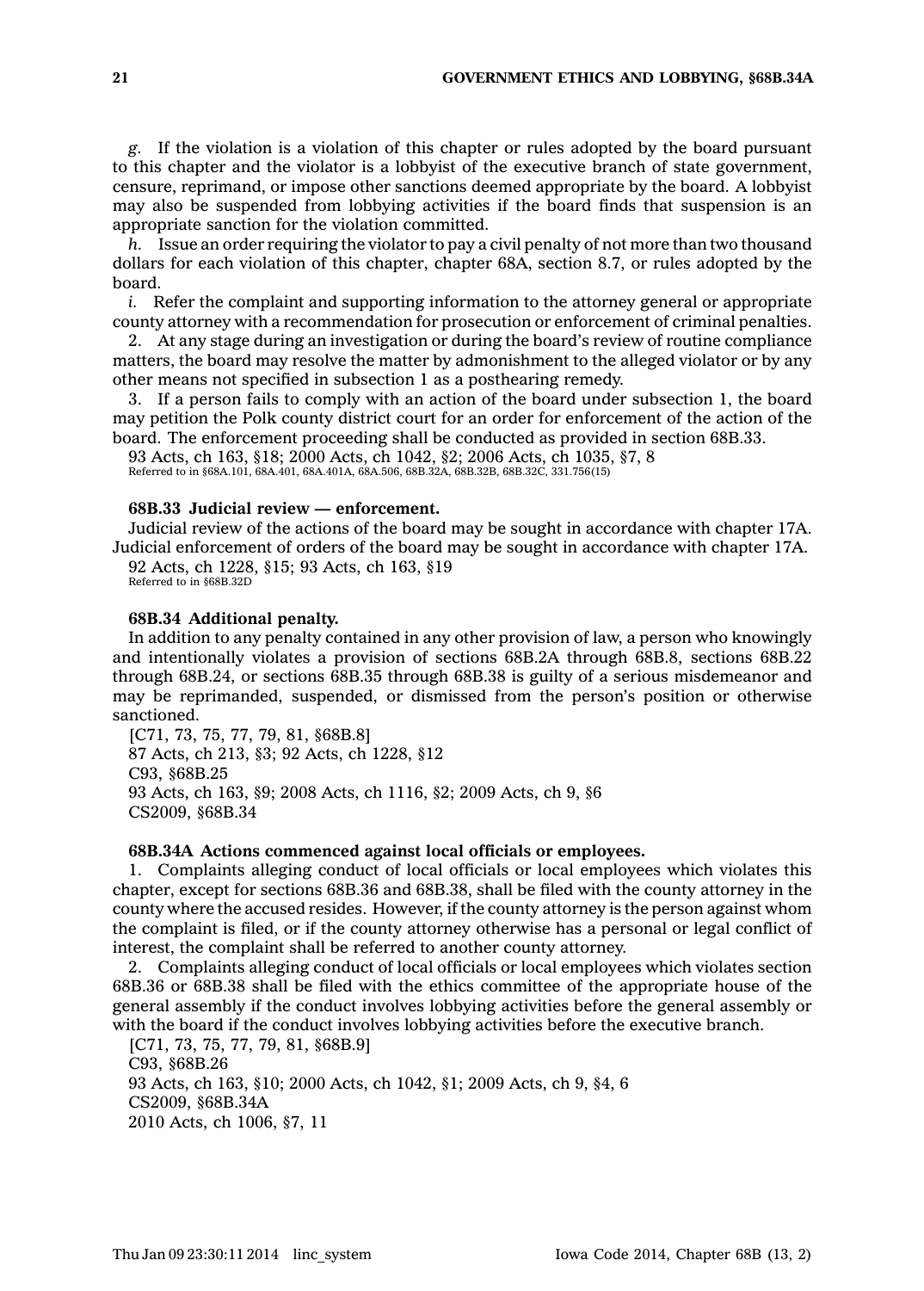### SUBCHAPTER V

## PERSONAL FINANCIAL DISCLOSURE

### **68B.35 Personal financial disclosure — certain officials, members of the general assembly, and candidates.**

1. The persons specified in subsection 2 shall file <sup>a</sup> financial statement at times and in the manner provided in this section that contains all of the following:

*a.* A list of each business, occupation, or profession in which the person is engaged and the nature of that business, occupation, or profession, unless already apparent.

*b.* A list of any other sources of income if the source produces more than one thousand dollars annually in gross income. Such sources of income listed pursuant to this paragraph may be listed under any of the following categories, or under any other categories as may be established by rule:

- (1) Securities.
- (2) Instruments of financial institutions.
- (3) Trusts.
- $(4)$  Real estate.
- (5) Retirement systems.
- (6) Other income categories specified in state and federal income tax regulations.
- 2. The financial statement required by this section shall be filed by the following persons:
- *a.* Any statewide elected official.
- *b.* The executive or administrative head or heads of any agency of state government.
- *c.* The deputy executive or administrative head or heads of an agency of state government.

*d.* The head of <sup>a</sup> major subunit of <sup>a</sup> department or independent state agency whose position involves <sup>a</sup> substantial exercise of administrative discretion or the expenditure of public funds as defined under rules adopted by the board, pursuant to chapter 17A, in consultation with the department or agency.

*e.* Members of the state banking council, the ethics and campaign disclosure board, the credit union review board, the economic development authority, the employment appeal board, the environmental protection commission, the health facilities council, the Iowa finance authority, the Iowa public employees' retirement system investment board, the board of the Iowa lottery authority, the natural resource commission, the board of parole, the petroleum underground storage tank fund board, the public employment relations board, the state racing and gaming commission, the state board of regents, the tax review board, the transportation commission, the office of consumer advocate, the utilities board, the Iowa telecommunications and technology commission, and any full-time members of other boards and commissions as defined under section 7E.4 who receive an annual salary for their service on the board or commission. The Iowa ethics and campaign disclosure board shall conduct an annual review to determine if members of any other board, commission, or authority should file <sup>a</sup> statement and shall require the filing of <sup>a</sup> statement pursuant to rules adopted pursuant to chapter 17A.

- *f.* Members of the general assembly.
- *g.* Candidates for state office.

*h.* Legislative employees who are the head or deputy head of <sup>a</sup> legislative agency or whose position involves <sup>a</sup> substantial exercise of administrative discretion or the expenditure of public funds.

3. The board, in consultation with each executive department or independent agency, shall adopt rules pursuant to chapter 17A to implement the requirements of this section that provide for the time and manner for the filing of financial statements by persons in the department or independent agency.

4. The ethics committee of each house of the general assembly shall recommend rules for adoption by each house for the time and manner for the filing of financial statements by members or employees of the particular house. The legislative council shall adopt rules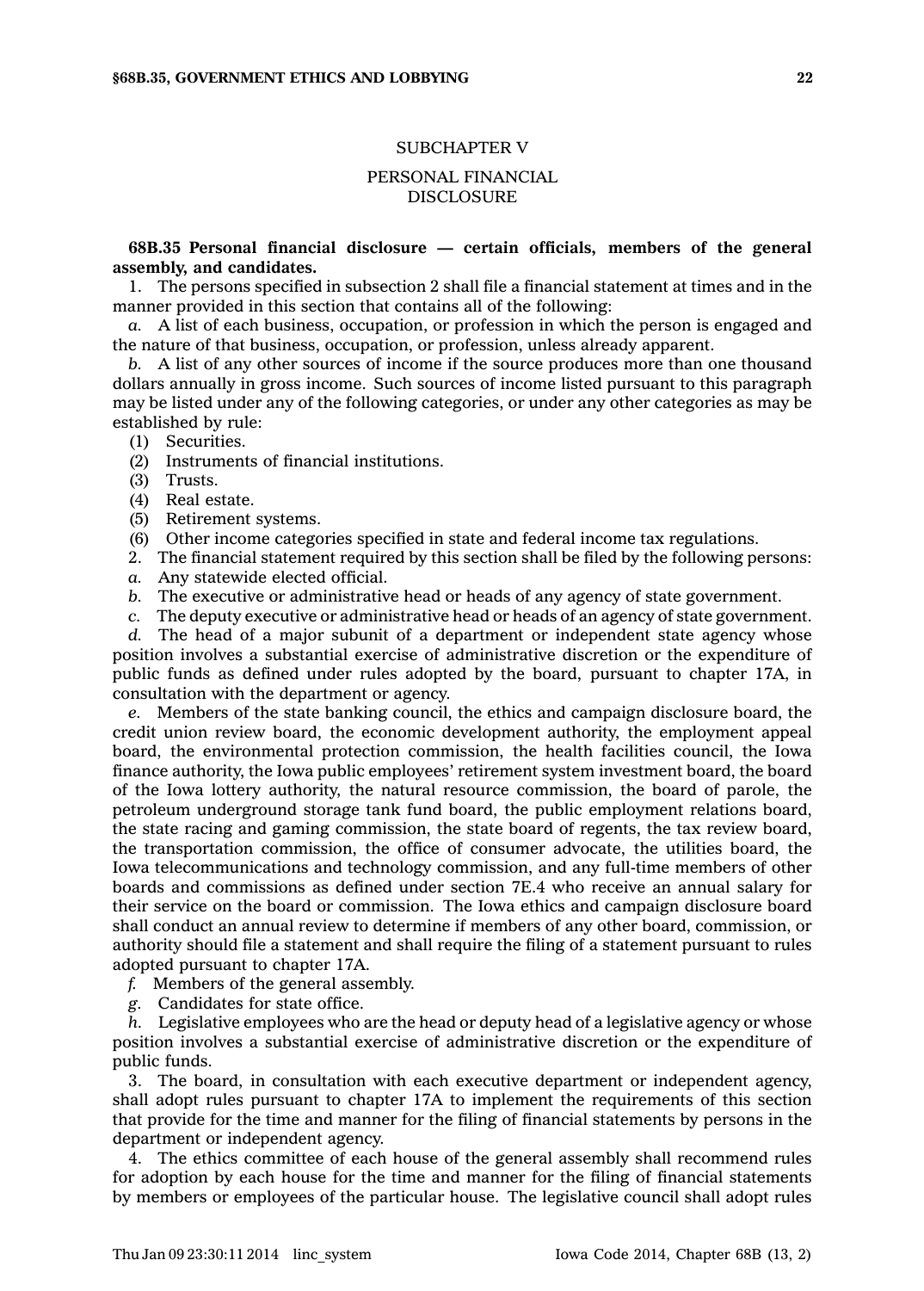for the time and manner for the filing of financial statements by legislative employees of the central legislative staff agencies. The rules shall provide for the filing of the financial statements with either the chief clerk of the house, the secretary of the senate, or other appropriate person or body.

5. *a.* A candidate for statewide office shall file <sup>a</sup> financial statement with the ethics and campaign disclosure board, <sup>a</sup> candidate for the office of state representative shall file <sup>a</sup> financial statement with the chief clerk of the house of representatives, and <sup>a</sup> candidate for the office of state senator shall file <sup>a</sup> financial statement with the secretary of the senate. Statements shall contain information concerning the year preceding the year in which the election is to be held.

*b.* The ethics and campaign disclosure board shall adopt rules pursuant to chapter 17A providing for the filing of the financial statements with the board and for the deposit, retention, and availability of the financial statements. The ethics committees of the house of representatives and the senate shall recommend rules for adoption by the respective houses providing for the filing of the financial statements with the chief clerk of the house or the secretary of the senate and for the deposit, retention, and availability of the financial statements. Rules adopted shall also include <sup>a</sup> procedure for notification of candidates of the duty to file disclosure statements under this section.

92 Acts, ch 1228, §17; 93 Acts, ch 163, §21; 94 Acts, ch 1092, §9; 96 Acts, ch 1200, §2; 2001 Acts, ch 61, §12; 2003 Acts, ch 178, §100, 121; 2003 Acts, ch 179, §142; 2004 Acts, ch 1091, §11; 2004 Acts, ch 1141, §34; 2009 Acts, ch 9, §5; 2011 Acts, ch 118, §84, 89

Referred to in §68B.3, 68B.32, 68B.34

**68B.35A Personal financial disclosure statements of state officials and employees internet access.**

Personal financial disclosure statements filed with the chief clerk of the house or the secretary of the senate shall be recorded on the legislative internet site or copies of the personal financial disclosure statements shall be forwarded to the secretary of state for the recording of the information on an internet site. The board shall record personal financial disclosure statements filed with the board on an internet site.

93 Acts, ch 163, §22; 94 Acts, ch 1023, §82; 2004 Acts, ch 1091, §12; 2013 Acts, ch 90, §257 Referred to in §68B.34

[T] Code editor directive applied

### SUBCHAPTER VI

### LOBBYING REGULATION

#### **68B.36 Applicability — lobbyist registration required.**

1. All lobbyists shall, on or before the day their lobbying activity begins, register by electronically filing <sup>a</sup> lobbyist's registration statement at times and in the manner provided in this section. In addition to any other information required by the general assembly, <sup>a</sup> lobbyist shall identify in the registration statement all clients of the lobbyist and whether the lobbyist will also be lobbying the executive branch. Lobbyists engaged in lobbying activities before the general assembly and before the office of the governor or any state agency shall file the statement with the chief clerk of the house of representatives or the secretary of the senate. The chief clerk of the house and the secretary of the senate shall establish an internet site for the electronic filing of lobbyist registrations.

2. Registration shall be valid from the date of registration until the end of the calendar year. Any change in or addition to the information shall be registered within ten days after the change or addition is known to the lobbyist. Changes or additions for registrations of lobbyists shall be filed with either the chief clerk of the house or the secretary of the senate.

3. Beginning December 1 of each year, <sup>a</sup> person may preregister to lobby for the following calendar year.

4. If <sup>a</sup> lobbyist's service on behalf of all clients, employers, or causes is concluded prior to the end of the calendar year, the lobbyist may cancel the registration by electronically filing